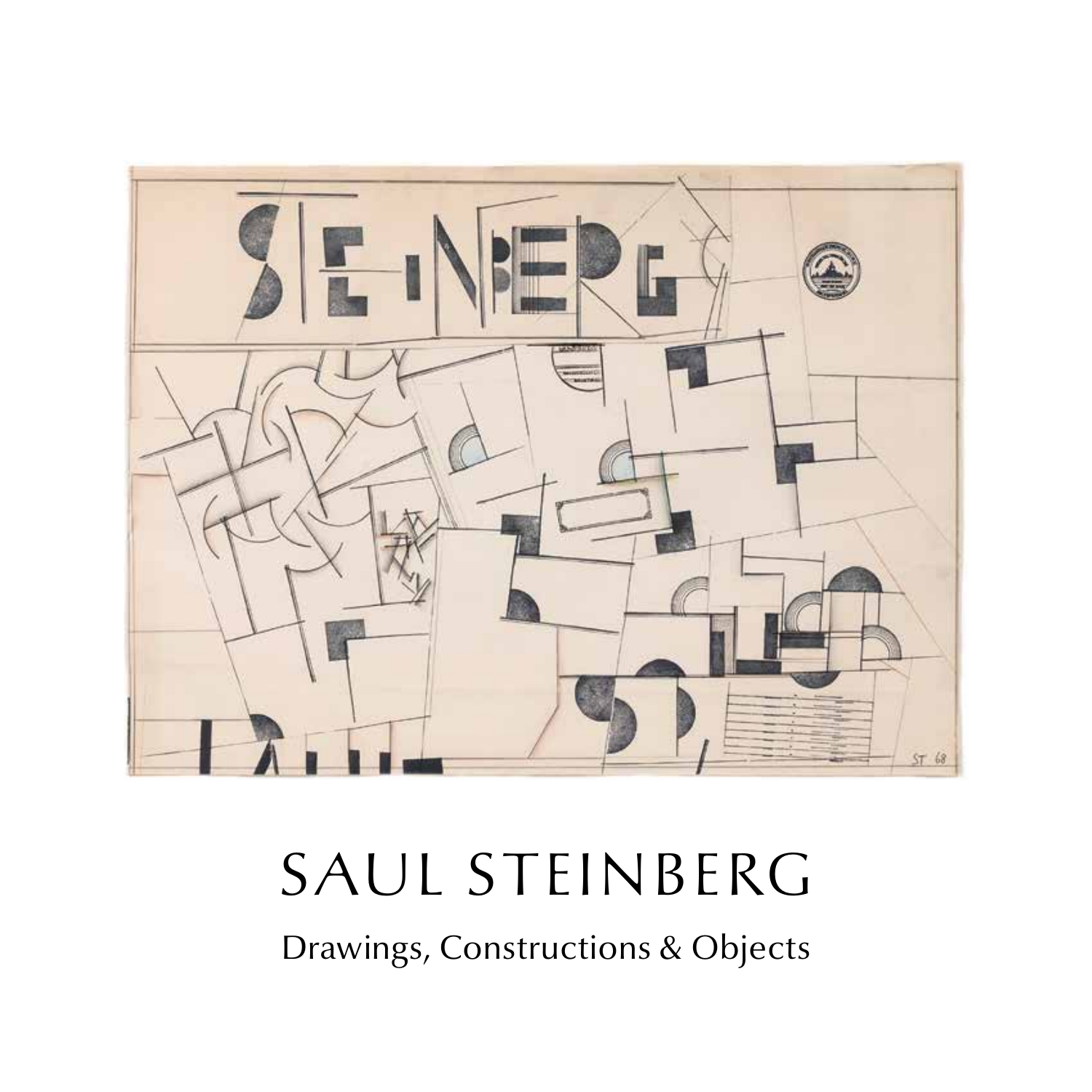

*Ink,* 1962, ink and pencil on paper, 13 ¼ x 22 ½ inches

The Drawing Room has long wished to present a Saul Steinberg exhibition on the East End, where the artist had a house and studio for nearly half a century. We are grateful to The Saul Steinberg Foundation: Patterson Sims, Managing Director; Sheila Schwartz, Research & Archives Director; Maryanna Vermonte; and the Board of The Saul Steinberg Foundation: Prudence Crowther, President; Ian Frazier, Vice President; John B. Koegel, Secretary and Treasurer; and James Abruzzo.

For extensive information about the life and art of Saul Steinberg visit saulsteinbergfoundation.org.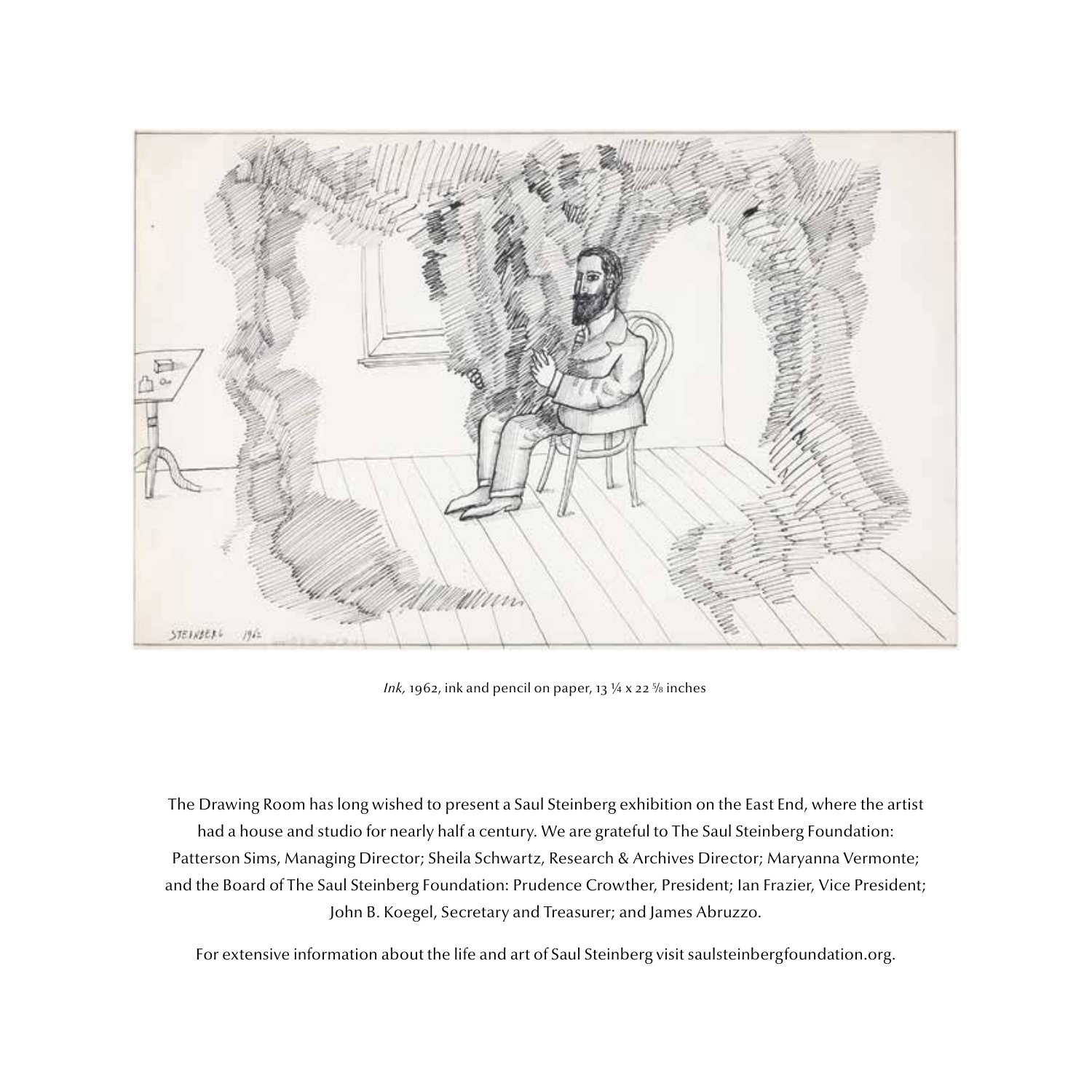# SAUL STEINBERG

## Drawings, Constructions & Objects

July 20 – August 26, 2018

In collaboration with The Saul Steinberg Foundation, New York

## THE DRAWING ROOM

66 newtown lane east hampton ny 11937 t 631 324.5016 info@drawingroom-gallery.com www.drawingroom-gallery.com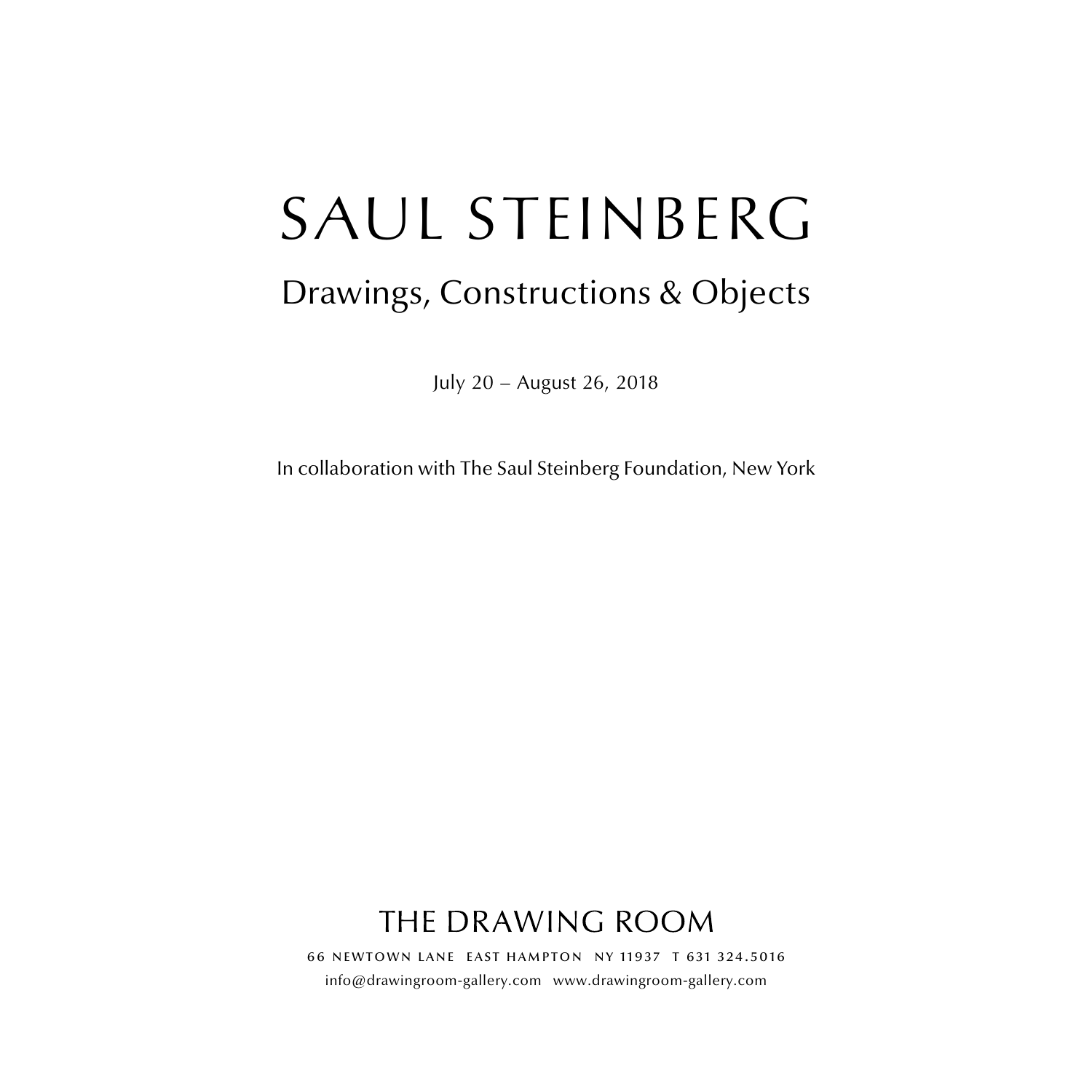### INFLUENCE AND CONNECTION

#### Saul Steinberg, considered and remembered by Françoise Mouly & Art Spiegelman

*Married in 1977, Françoise Mouly,* The New Yorker*'s art editor since 1993, and graphic artist and writer Art Spiegelman are great admirers of the art of Saul Steinberg (1914-1999). Their edited remarks derive from an interview and subsequent email revisions in May and June, 2018, with Patterson Sims, Managing Director of The Saul Steinberg Foundation.*

#### **Art Spiegelman:**

I was first exposed to Steinberg's work as a kid in the early 1960s at the dentist's office. I'd glance past the covers of *The New Yorker* to find the cartoons that still continued the tradition of Peter Arno and Charles Addams—that was as lowbrow as the magazine got in those days. I was fascinated by all cartoons and comics as an aspiring eleven-year-old cartoonist, even the ones I didn't "like" or understand, but my primary allegiance was to the scruffy and wrong-sideof-the-tracks, street-smart cartooning of Harvey Kurtzman's *Mad* comics. Steinberg's highly sophisticated and refined approach to cartooning came from an aesthetic far from the low-rent, bare light-bulb neighborhood of Mutt & Jeff big-foot cartoons.

Steinberg's sensitivity to line and his conceptual approach to imagery came from the same world as Paul Klee, Max Ernst, Picasso, and Matisse—not my planet when I was a kid. My parents didn't subscribe to *The New Yorker*. It wasn't even aimed at them. It was for middle-class people aspiring desperately to be culturally upper middle class; my parents were refugees from Hitler's Europe just striving to be middle class. My mother came from a cultured and moneyed family in Poland, but she subscribed to *Life* and *Look* magazines. She had books. My father just read the tabloids.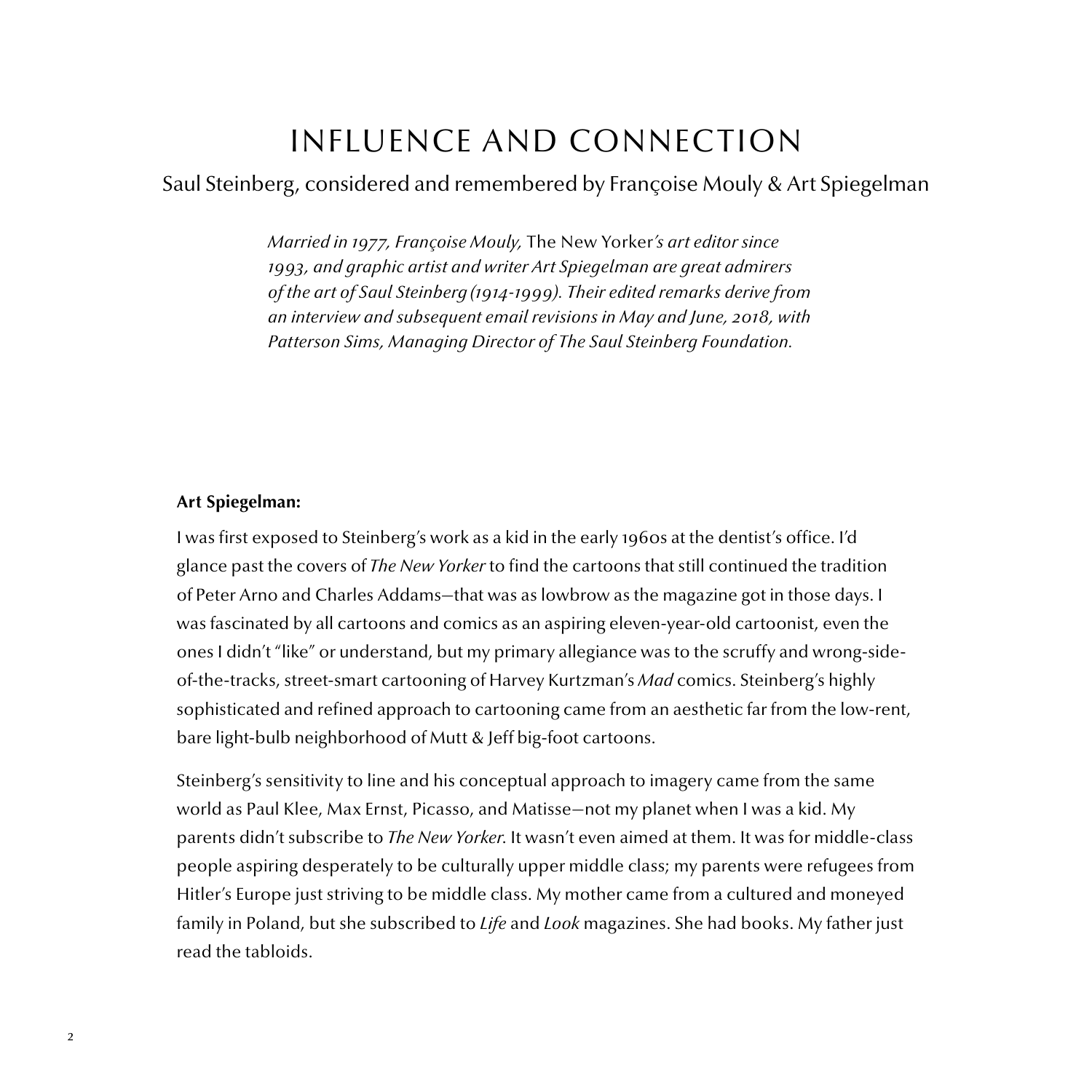I might have embraced Steinberg's work as I matured, but I was set back by having my nose forcibly rubbed in it by J.I. Biegeleisen, the dean of my vocational high school (the High School of Art and Design in Manhattan). He had written a book called *Careers in Commercial Art* and several books on typography. He spotted my work and said, "I'm going to personally groom you. You're talented." So instead of going to my second art class every day, he'd sit me at a drawing board in the back room of his office and told me to just copy some cartoons I liked.

About a week later, Mr. Biegeleisen walked in and saw me copying the detailed grotesque drawings of Basil Wolverton (nationwide winner of Li'l Abner's 1946 Ugliest Woman in the World contest); he gasped and ripped it to shreds, screaming "That's totally vulgar!" He pulled one of his Steinberg books off his shelf—I think it was *The Labyrinth*—shoved it at me and said, "Copy this!" And for a month or two I had to do that for an hour every day. It did teach me how to handle a Crow Quill Dip Pen rather than just draw with a Rapidograph, but I dreaded every one of these sessions because it wasn't self-chosen. I developed a sort of antibody to Steinberg that set me back a good ten years or so in learning to love his work. His beautiful distilled and playful drawings and his ability to literally give shape to thought finally won me over. Thank you Mr. Biegeleisen.

#### **Françoise Mouly:**

After my arrival at *The New Yorker* in 1993, one of the first tasks I was given was to be Saul Steinberg's editor. He seldom came to the magazine's office. The editor, Tina Brown, asked me to handle the great master. I remember her way of putting it, warning me: "He's a heavy piece of furniture." I was somewhat insecure about the idea of meeting him since I wasn't well versed in his work, but of course I called him to make an appointment, saying I'd like to come to his apartment in the Upper East Side to introduce myself. From the first day, it was like falling in love at first sight. Saul was very intent on our meetings being formal dates, so there would be a day and time decided well in advance. He dressed up; I dressed up. Not that he wore a suit, but he was a natty dresser, often wearing cashmere sweaters in colors like yellow, salmon, or baby blue that European men, but not so much American men, wear. I would confirm in the morning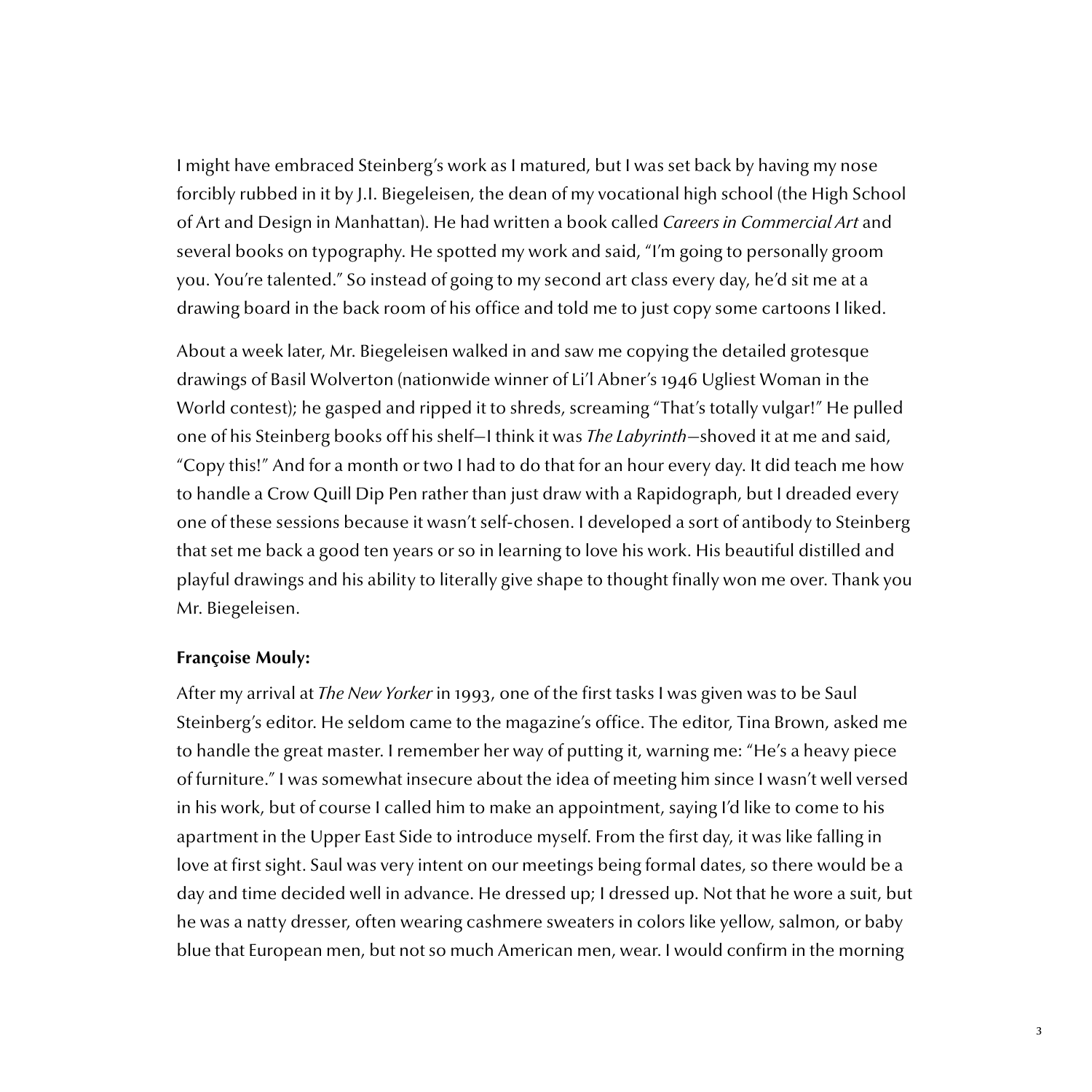that I was coming. I was meant to arrive on time. The doorman would alert him that I was coming up, and when I got out of the elevator, he would be standing by the open door to greet me. I most often carried a portfolio but we didn't get down to business right away. We would spend an hour to an hour and a half in his living room, with me on the couch and Saul in his armchair. We would talk, or rather he talked and I listened. He was a fabulous conversationalist. It's one of the things that I find most poignant: his speech, his manner of speaking, his cadences, which were so precise and distinctive, have not survived. He wasn't a recluse, but at this point in his life, he wasn't very sociable, and I knew these meetings were a special gift. He made a ceremony of them—he liked rituals and it was out of the question that I should be in a rush. He would offer and make me an espresso, which was no small thing at the time.

We would sometimes speak in French at his choice, which he spoke very well, and his French obviously brought up memories or thoughts of his niece, who was living in Paris. He was also absolutely fine in English. He spent a lot of time explaining America to me, and I was a very willing audience. He talked about baseball, the landscape of America, in particular Arizona and the West, and about architecture and New York City buildings. He liked how anamorphic buildings in America were and pointed out how banks were designed as temples of money. I wanted so badly to be able to remember, memorize, and record every word, but he put me under strong orders not to. Our conversations were a gift and presented that way, not to be shared. I met him more often in the winter because in the summer he was in Long Island, and I didn't visit him there. It was in the course of one of these conversations, when he was talking about what he thought were some of his better images, like *The View of the World From 9th Avenue*, that I heard him say something I've quoted since: "When I make a good image, it enters into your brain like a word you didn't know and stays there in such a way that you can't remember how you thought about this topic beforehand." That was his goal: to make images so iconic that they live on in our brains as units of thoughts.

He was very complimentary about how well I did my job at *The New Yorker*. He often commented on and gave me his opinion about drawings in the magazine by other artists.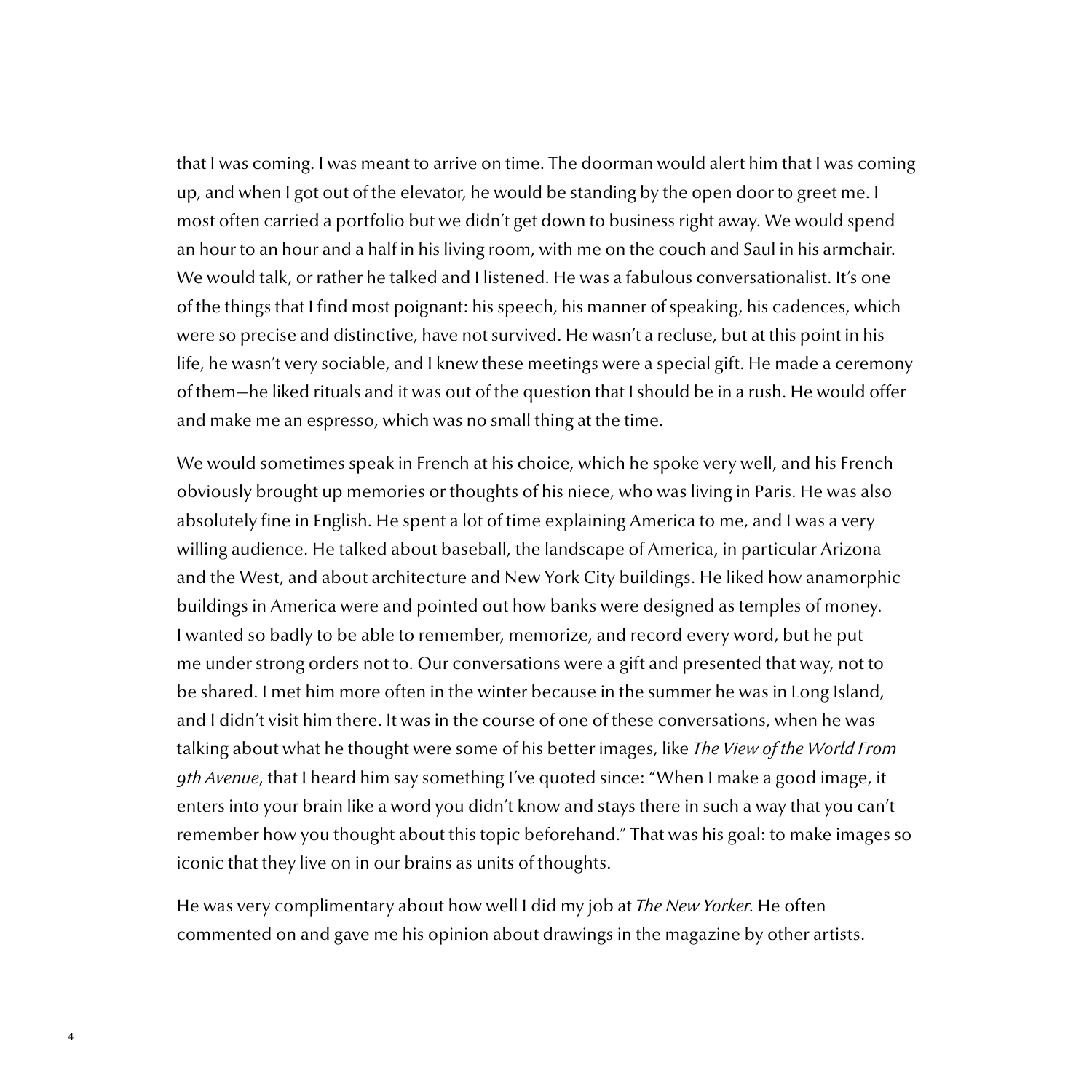I would bring that back to the artists, who were delighted. And then after the conversation, we would finally start talking about his contributions to the magazine. He was interested in the controversial covers we had started to publish under Tina. Part of the purpose of the meetings, which were fairly regularly spaced, was to give him deadlines. He presented me with roughs, and we'd go to his flat files, where he had three or four thousand drawings, to forage for unique ideas. For *The New Yorker* covers, he had a golden rule: one idea per cover, and he didn't want to repeat himself. So he was searching for ideas all the time.

Looking through the decades of drawings, you could see all of the different tools and techniques, like rubber stamps, that had started him on the track of exciting and playful inventions. I kept offering to introduce him to computers, saying "what you did here on the Xerox machine, distortions and symmetry, you will be able to do with computers. I'll bring a laptop"—but he never let me.

#### **Patterson Sims:**

Did his high visibility and great success at *The New Yorker* compromise his success and status as an artist in the gallery world?

#### **Françoise Mouly:**

He talked a lot about that topic to me. He said it was his choice to do magazine covers and drawings, even if it might have done him a disservice and prevented him from reaching the height of fame of some of his friends like Calder or Willem de Kooning. He was surrounded by very famous people, though a greater number of his friends were esteemed writers rather than artists. He talked about the invention of abstract painting in a broken- down barn with Jackson Pollock and de Kooning. He told me about how the two of them went to Long Island one summer when they were young, unknown and had no money: the barn that they rented was about to fall apart. They went to the hardware store to buy some paint, basically to hold the planks together so that they wouldn't blow in the wind. They started rolling on the paint and that's where Pollock took a bucket of paint and started throwing it on the floor,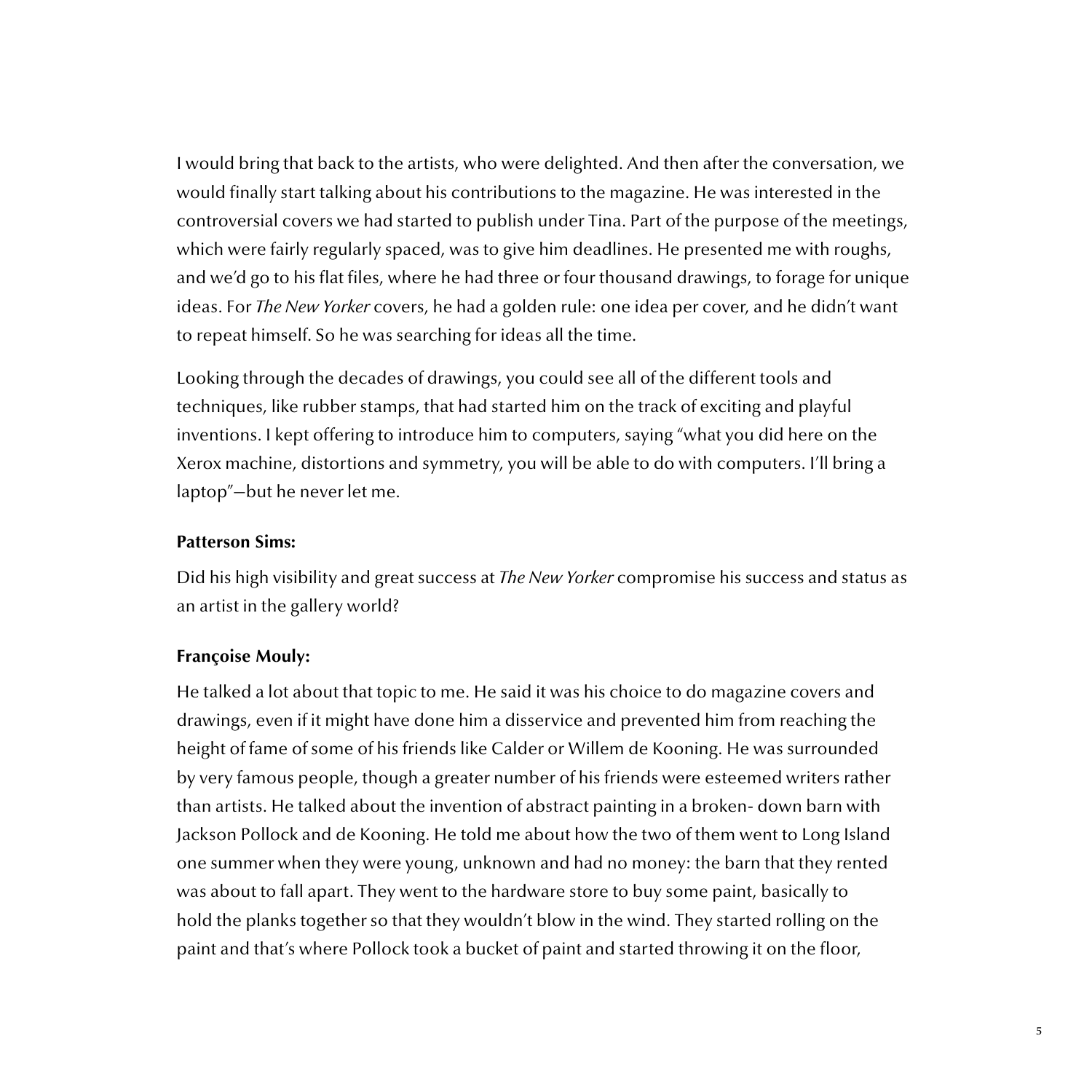inventing Abstract Expressionism. Saul said to me (and again I wish I could have recorded our conversations), "I could have been an abstract expressionist" and noted that he was married to Hedda Sterne, an abstract painter. He said, "I could have thrown a bucket of paint. I could have figured out how to play that game." But his love of the lowly magazine prevailed. Every time I came over, I would bring a proof of what we were going to publish. He was eager to mark up the proof with me, and he wanted me to mark up his original drawings. He wanted me to indicate crop marks and then with the big red and blue grease pencils I carried, mark "Reduce 80%" and "Bring out BK line." He'd say, "Come on, mark it! Put lines through it!" I was like, "No, no, I'll do it on the proof. It's fine." But he loved that part of the process, and we spent a lot of time talking about the making of and transformation of an image into its reproduction. He insisted that I give him edits and feedback, though he needed very few edits. His goal wasn't to be the refined artist whose work hangs in a museum, but to be the one who'd put memorable images into the world and into readers' heads.

He devoted his life to drawing for reproduction and loved the fact that *The New Yorker* had a wide distribution to sophisticated readers and didn't have to compromise. Steinberg was a man of idea drawings, so when you're talking about graphic novels or what we called comics at the time, he was interested in comics. When we looked through his files, I could clearly see R. Crumb entering into his focal sight and revitalizing his work in the late 60s and early 70s. He kept up with the Underground press, talked about his love for Kim Deitch's comics, for example. He knew and respected Art's work, was challenged and amused by how Art was transforming *The New Yorker*—he referred to Art as "le mari" ("the husband").

#### **Art Spiegelman:**

I never actually met or spoke with Steinberg. Françoise invited him to our house several times—I wanted to introduce him to the mysteries of manipulating drawings on the computer but it never happened, alas. Sometimes Françoise would come back from visiting him with dispatches, saying: "You know, Steinberg said he liked that cover of yours!" and I'd be insufferably proud of myself for the next twenty-four hours.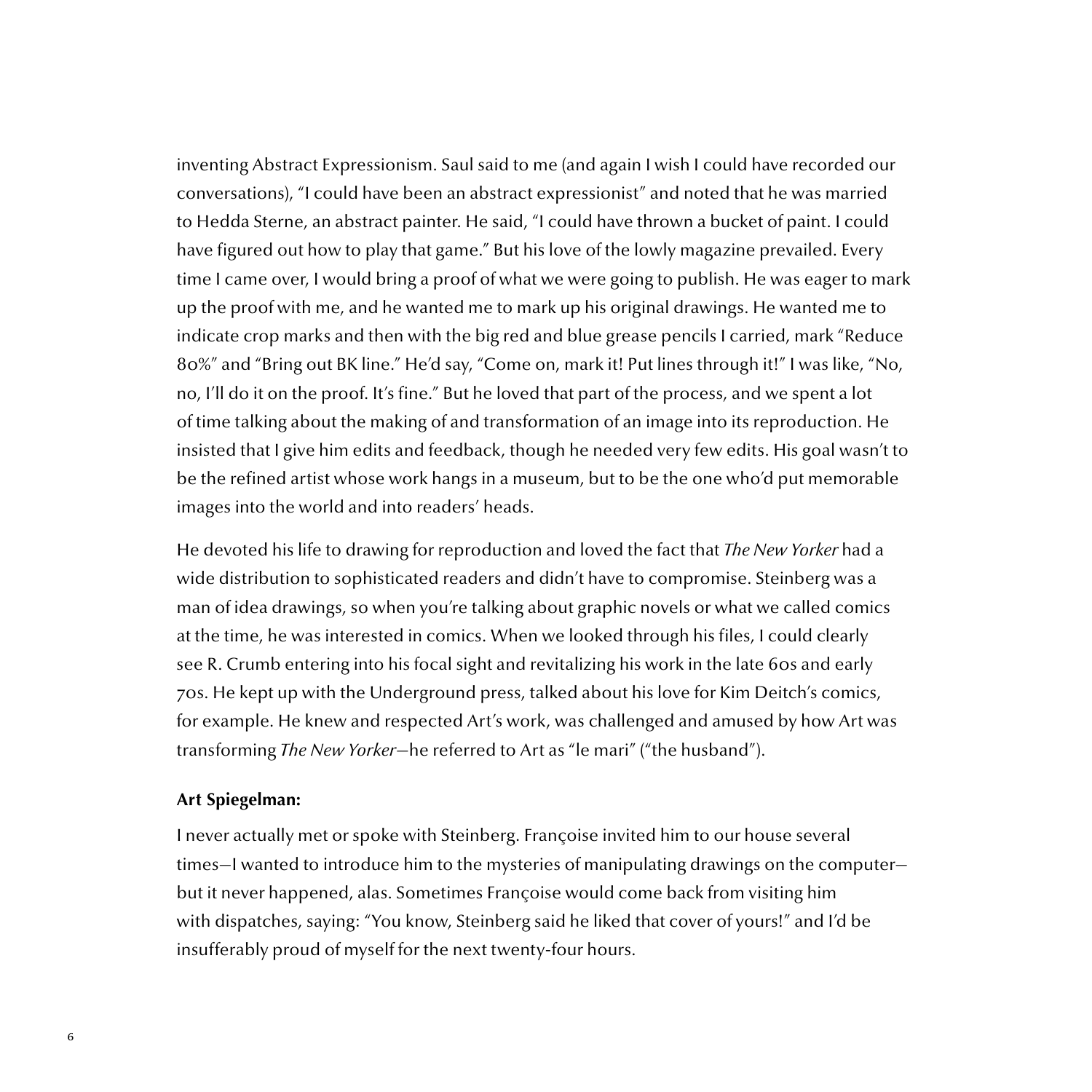At *The New Yorker*, during his heyday, Steinberg was in a class by himself, and other artists aspired toward his sensibility so that they could sell covers to William Shawn, the editor who had originally hired him. Shawn's idea of a cover was to stay outside the hurly-burly of the daily fray and offer a moment of respite on the newsstand. When Tina Brown invited me into the magazine in 1993—neither she or I had grown up with an inborn reverence for the magazine she encouraged my natural inclination toward that hurly-burly of the daily fray, and I began making "controversial" covers that have since become part of the recombinant DNA of *The New Yorker*. At some point Steinberg got intrigued by seeing if he could do a controversial cover in his own manner. He submitted a sketch to Françoise that was a zip-code map of New York City—but with neighborhoods labeled "Golan Heights," "Gaza," and other regions of the Middle East. When he heard that Tina got really excited about the image, he lost all interest and never finished it as a cover drawing. (The sketch did get published posthumously as part of a portfolio of his maps within the magazine.)

Steinberg took the gag cartoon and reinvented it almost singlehandedly (although there were other artists, including William Steig and Roland Topor, who probed that territory), making a kind of highbrow version of the gag cartoon that Peter Arno had perfected.

Steinberg wasn't a graphic novelist; he was a graphic aphorist. What made him singular was that he was able to take complex ideas and distill them down to one picture. It had an enormous impact on other artists of his generation and since. In some ways it overlaps with, let's say, Magritte, who as a painter was economically and art historically valued and got appropriated by advertising and the graphic arts since his ideas were often also enigmatic aphorisms. Magritte's juxtapositions were a kind of pointed, focused surrealism—not the profligate surrealism of Dalí—that would allow a new idea to happen.

Steinberg's genuine love for printing started very early at his father's small box-making shop in Bucharest. Drawing was an extension of printing and writing for him, and it led him to a place where he couldn't be part of or comfortably slotted in the heroic development of Art, toward bigger and bigger canvases and toward, in some ways, less and less meaning. Steinberg took as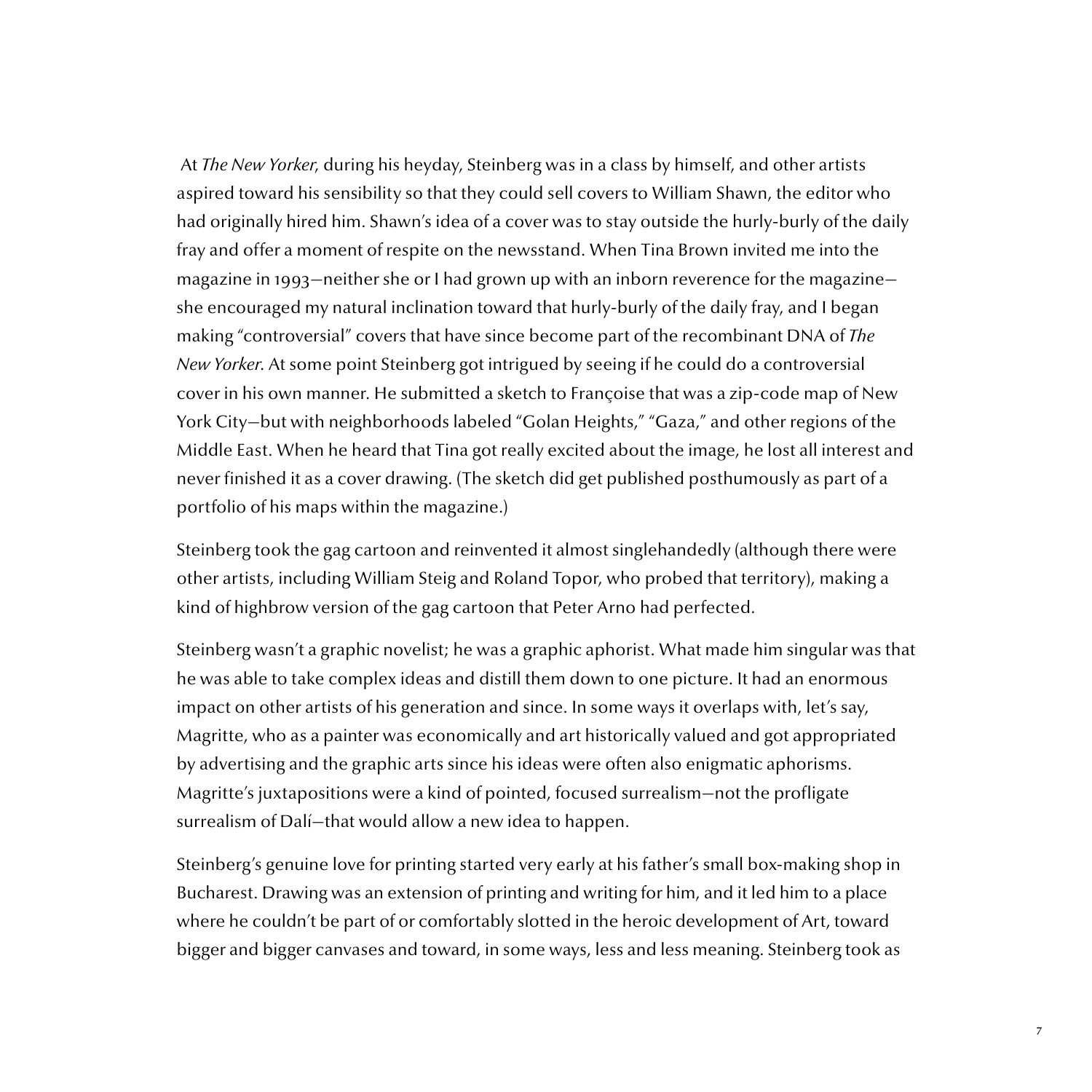his mission to make an image that once seen cannot be unseen. No matter where you come from in the spectrum of high and low, maybe that is the goal: making something that lives beyond its particular set of lines and marks.

Despite my traumatic introduction to Steinberg's work he began to figure significantly in my thinking, starting in my underground comix days as I became more and more ambitious about what comics and cartoons could be. I started collecting his books when I found them in used book shops and began to admire them without breaking into a cold sweat thinking: "Oh my god, I'm gonna have to copy all these little curlicues and his weird mock-calligraphy!"

In many ways the battle between "High Art" and "Low Art" has been fought to a draw by now, but it seemed like an almost uncrossable barrier—sort of like the Berlin Wall—in Steinberg's time. Still, Steinberg seemed to dance on top of that wall and didn't jump one way or the other. He just lived on top of it, above the fray, by having defined his own turf on the hyphen between High and Low.

Interview © by Françoise Mouly and Art Spiegelman. All rights reserved.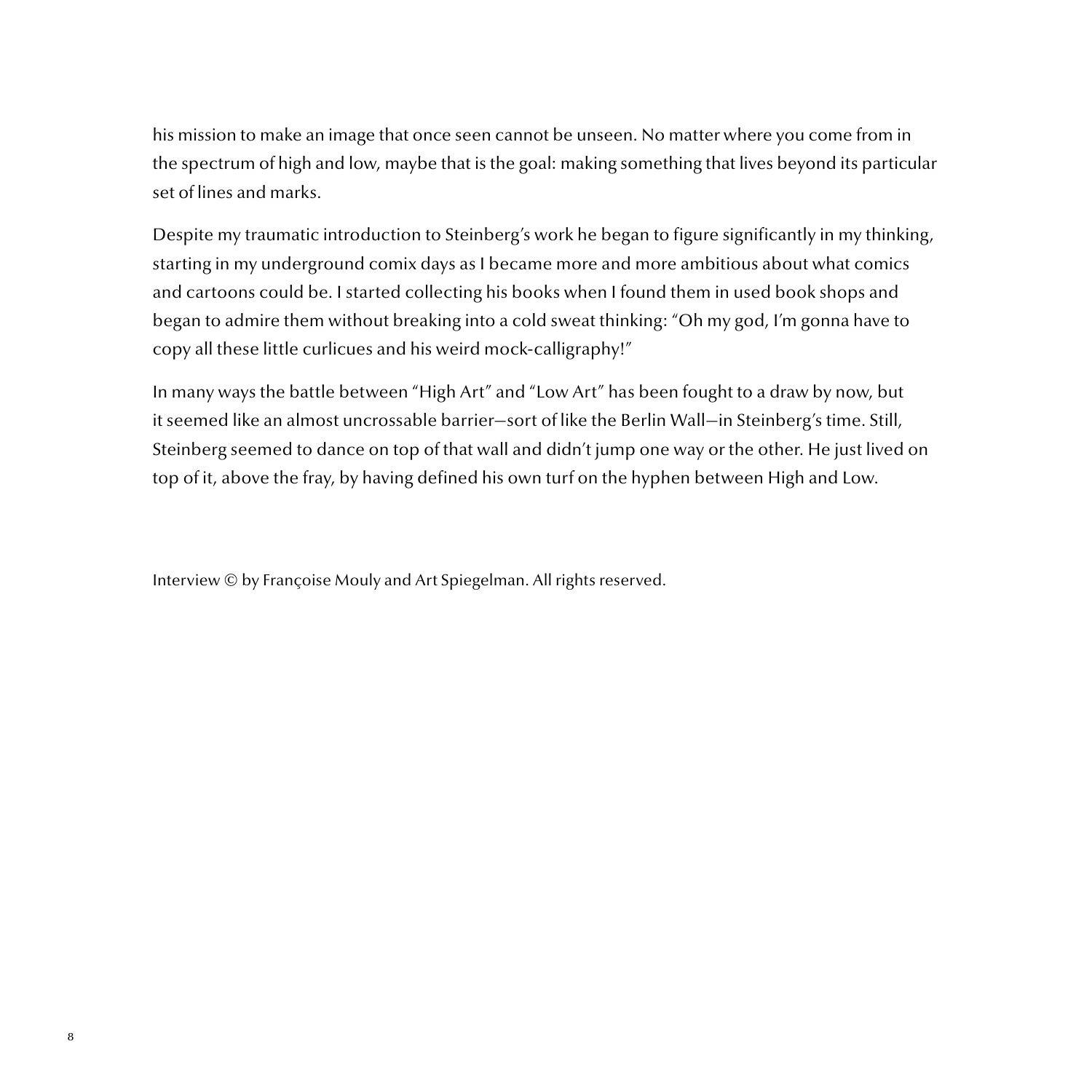

*Untitled,*1978, watercolor, pencil, and colored pencil on paper, 15 x 22 ¼ inches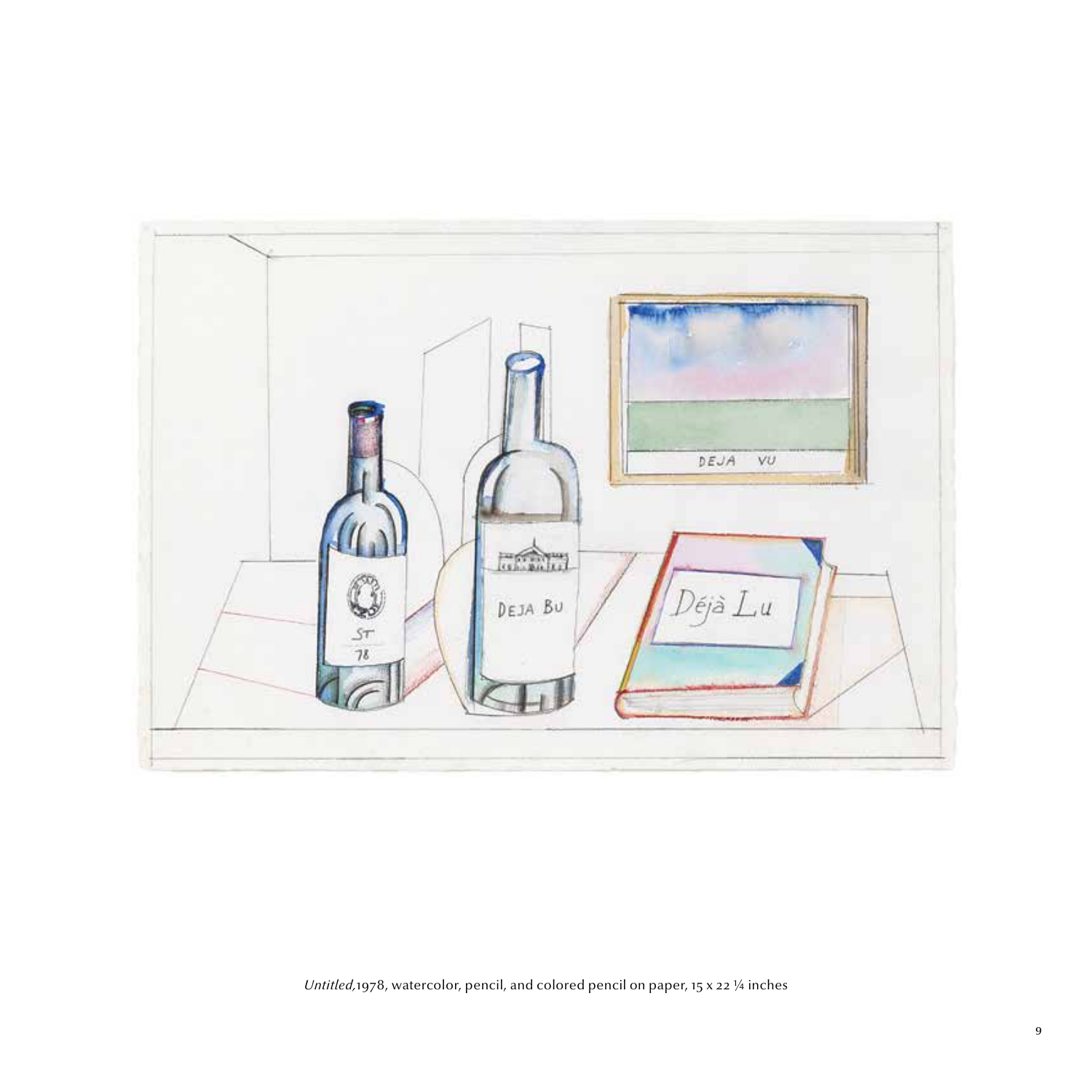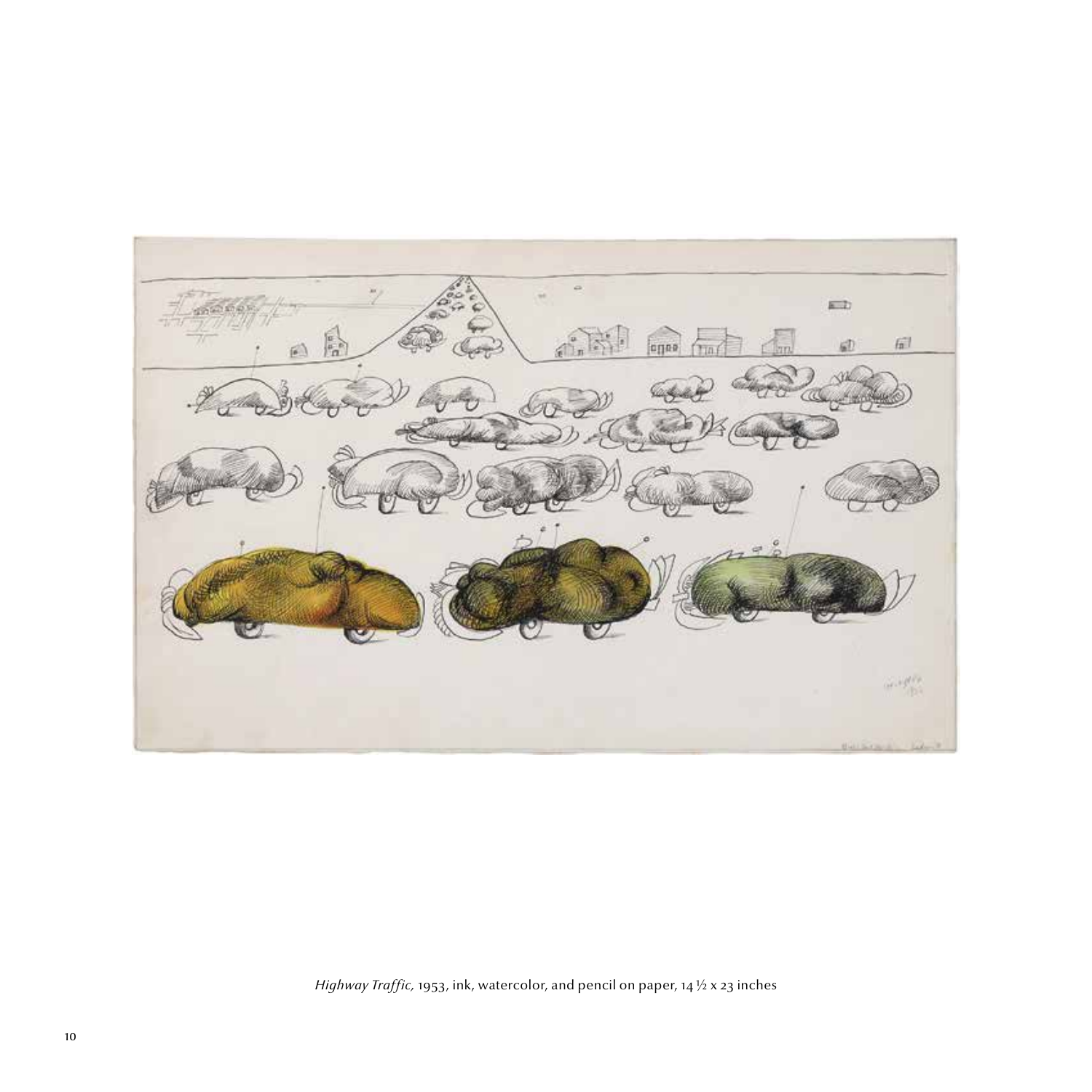

*New York Brownstone,* 1953, ink, crayon, pencil, and colored pencil on paper, 14½ x 23 inches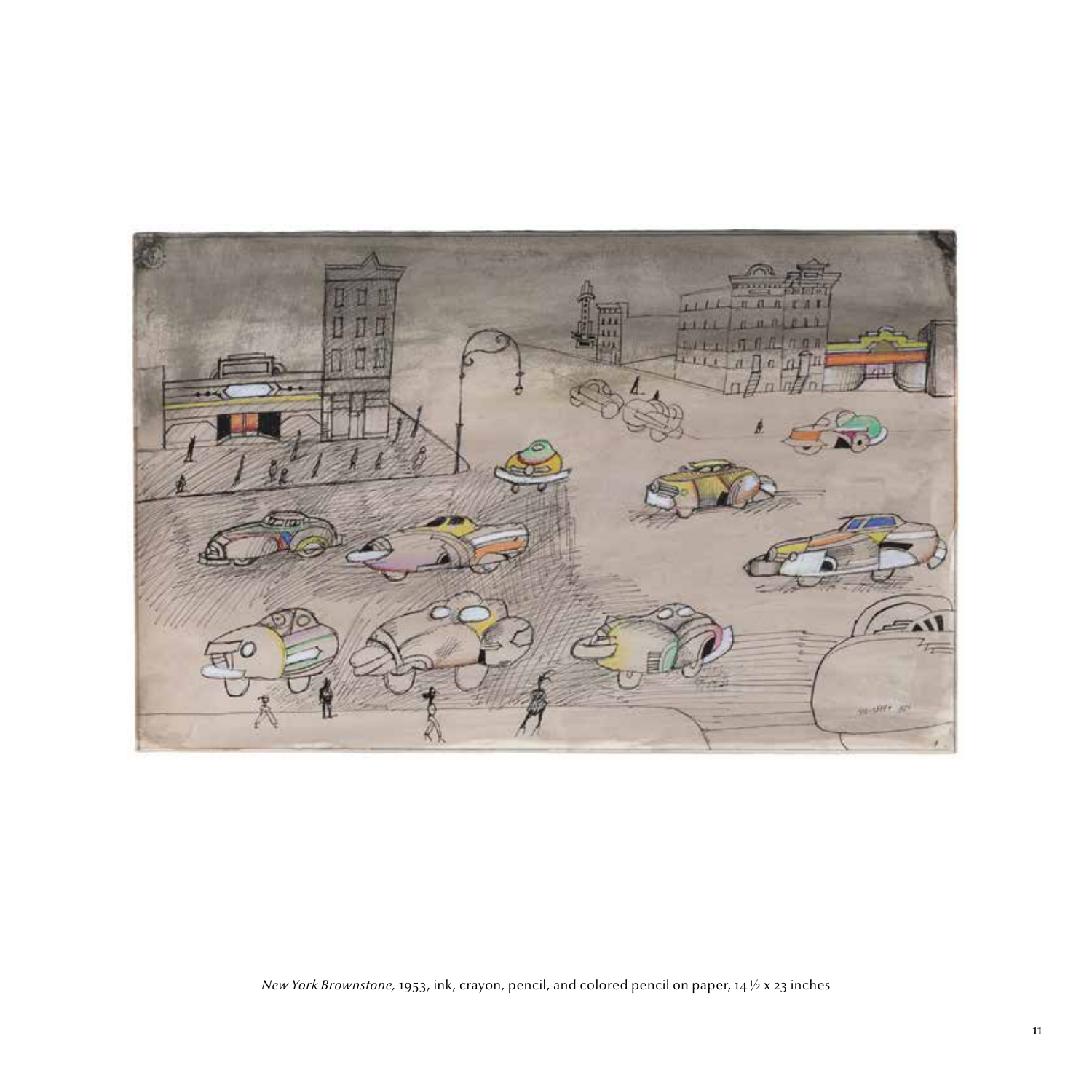



*Harold Rosenberg,* 1964, colored pencil, crayon, pencil, and ink on paper, 9½ x 10¼ inches *Feet on Chair,* 1967, pencil and colored pencil on paper, 13 3/8 x 16½ inches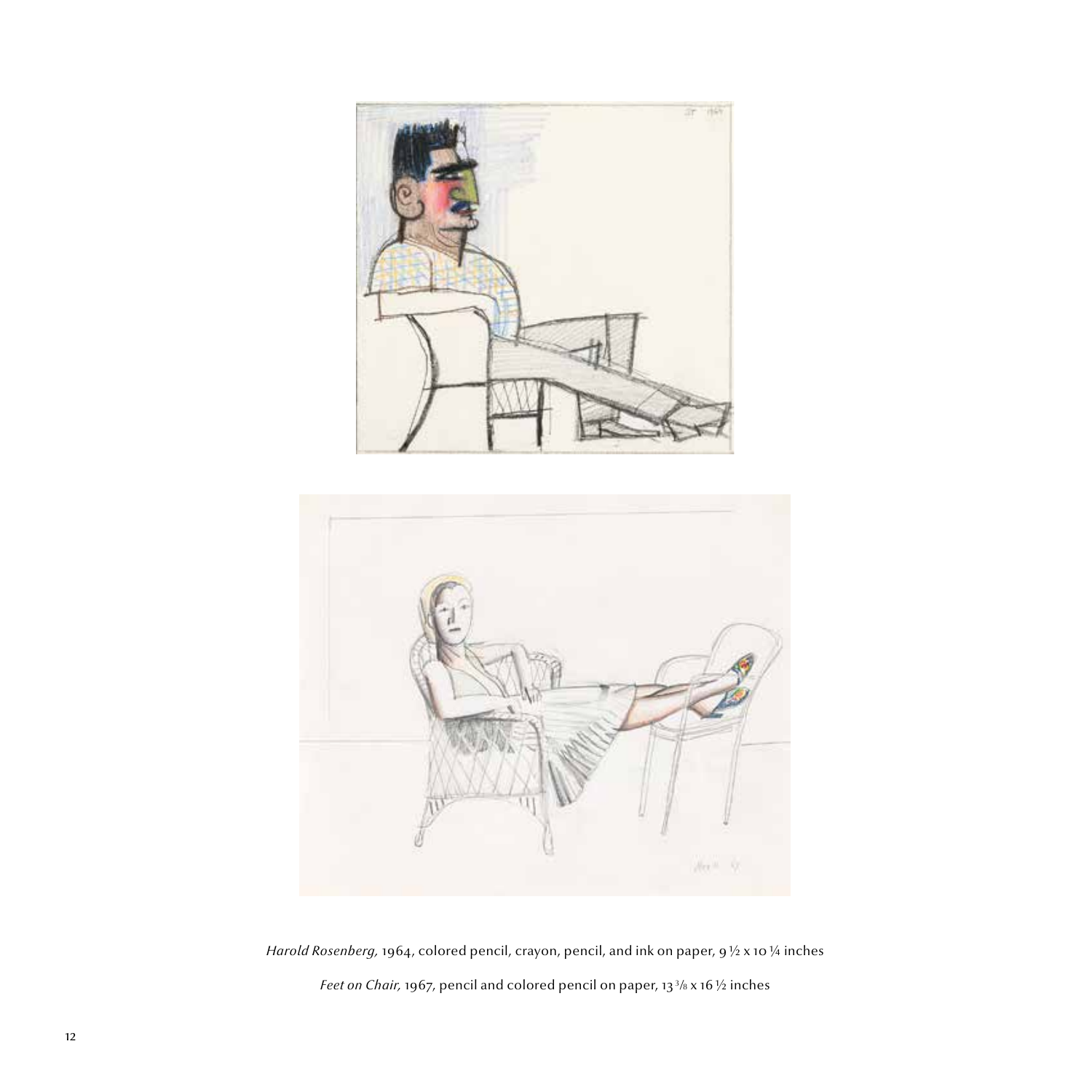

*Two Art Lovers,* 1965, pencil, colored pencil, and rubber stamps on paper, 15½ x 21 inches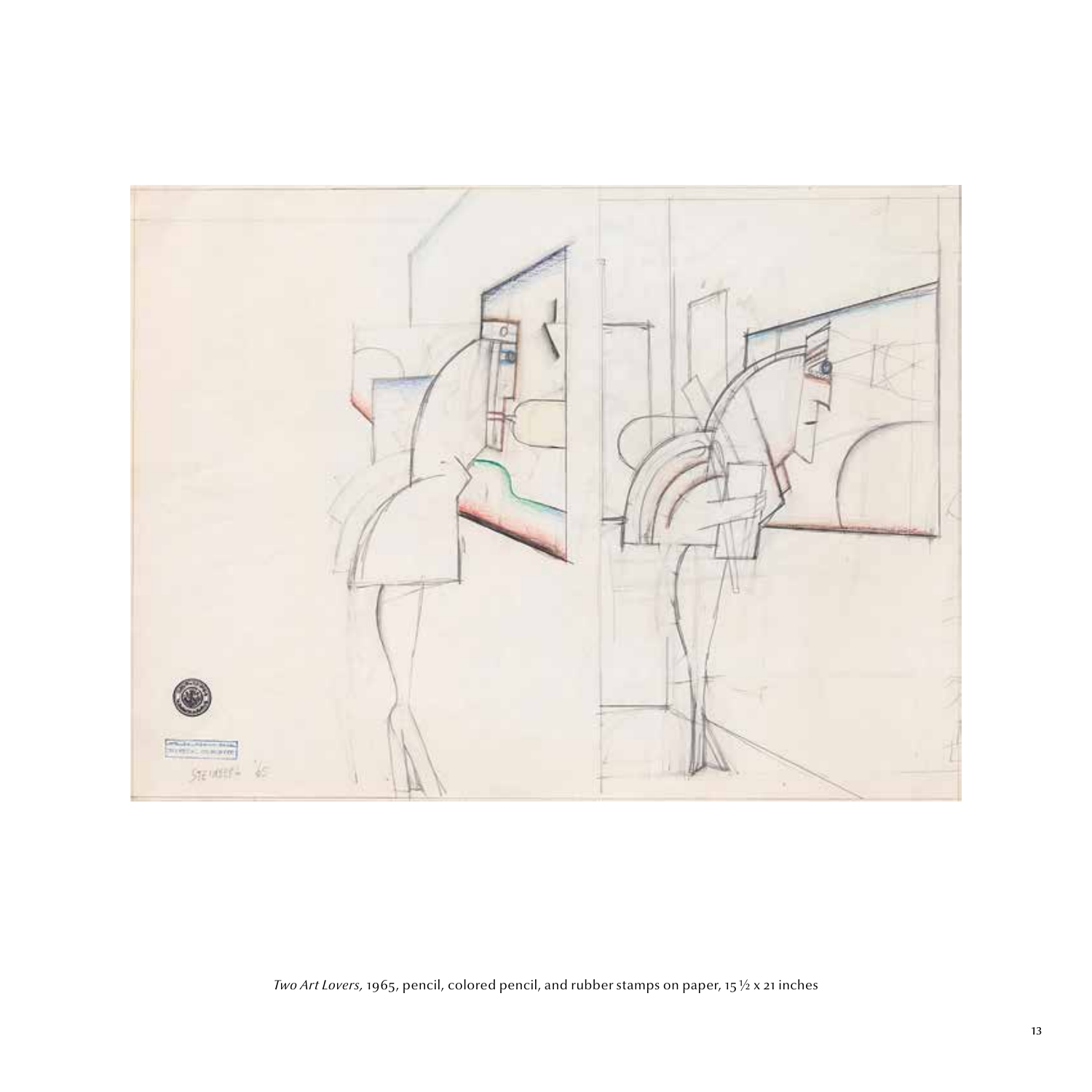

*Japan Bridge,* 1969, watercolor, pencil, crayon, and rubber stamps on paper, 22¼ x 283/8 inches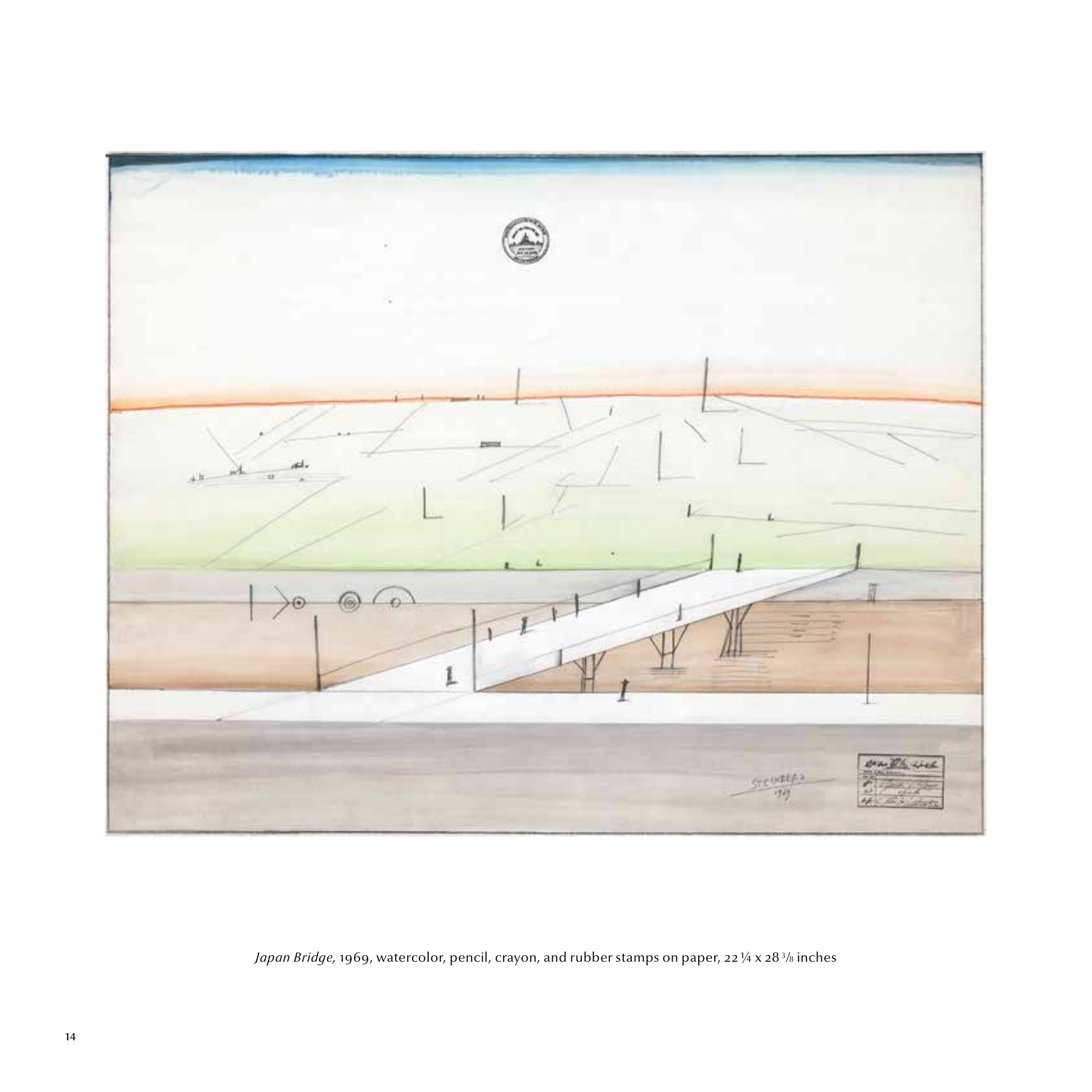

*Three Landscapes and Green Seal,* 1978, watercolor, ink, pencil, green and gold foil, embossed seal, and rubber stamps on paper, 22¾ x 19½ inches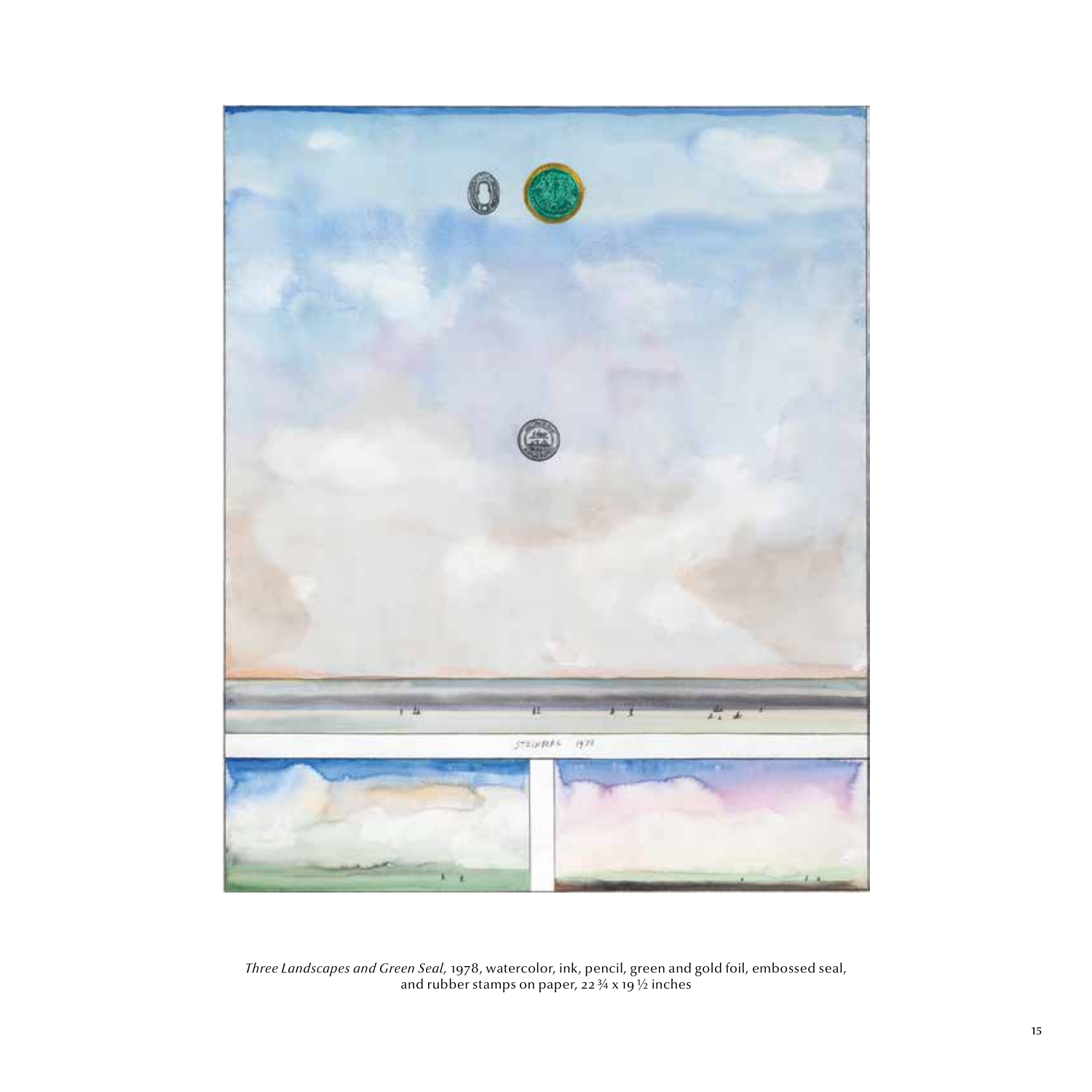

*Medaglia D'Oro Still Life,* 1952, ink on paper, 14½ x 23 inches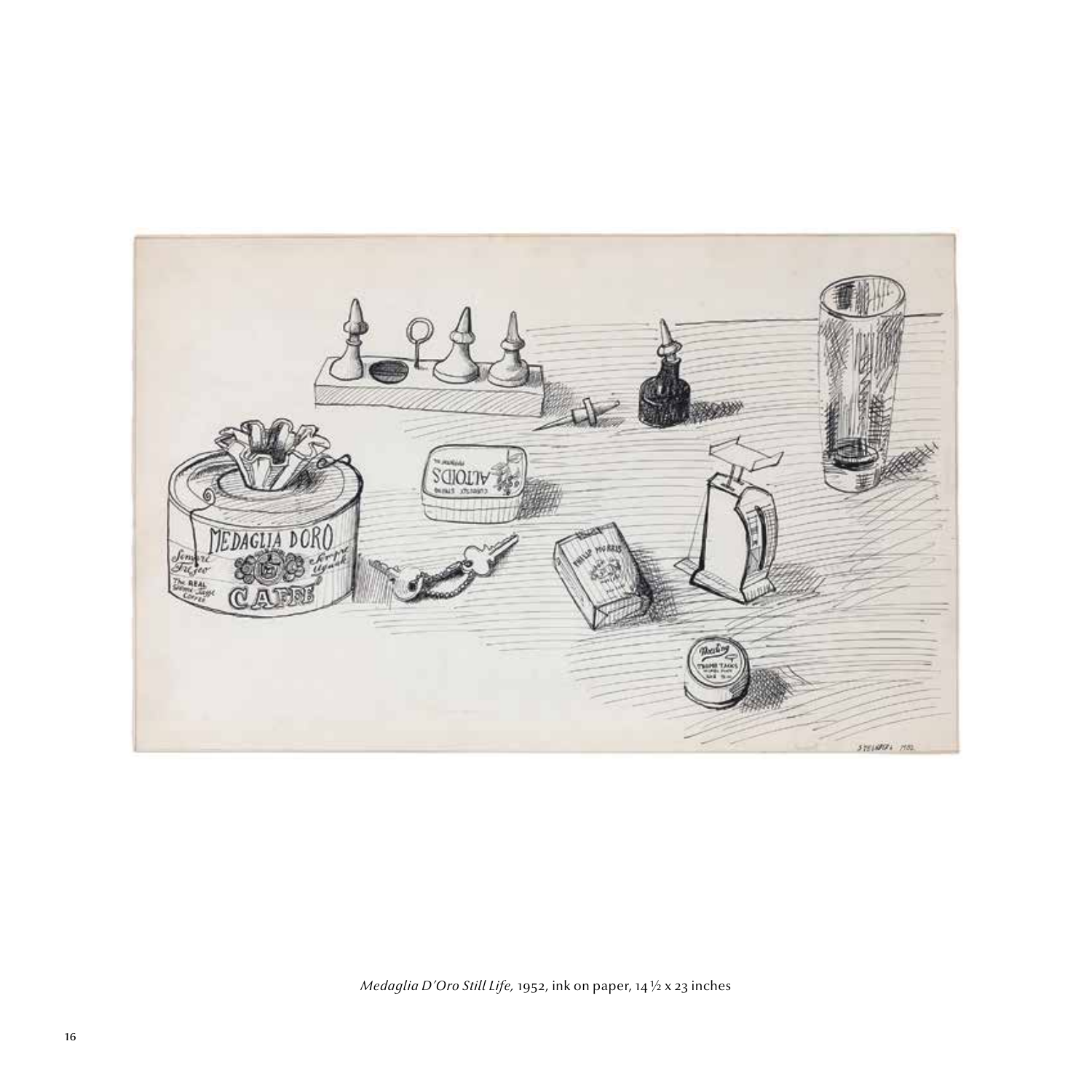

*Lucette Still Life,* 1968, pencil, colored pencil, watercolor, wash, rubber stamps, and collage on paper, 18 3/4 x 25 inches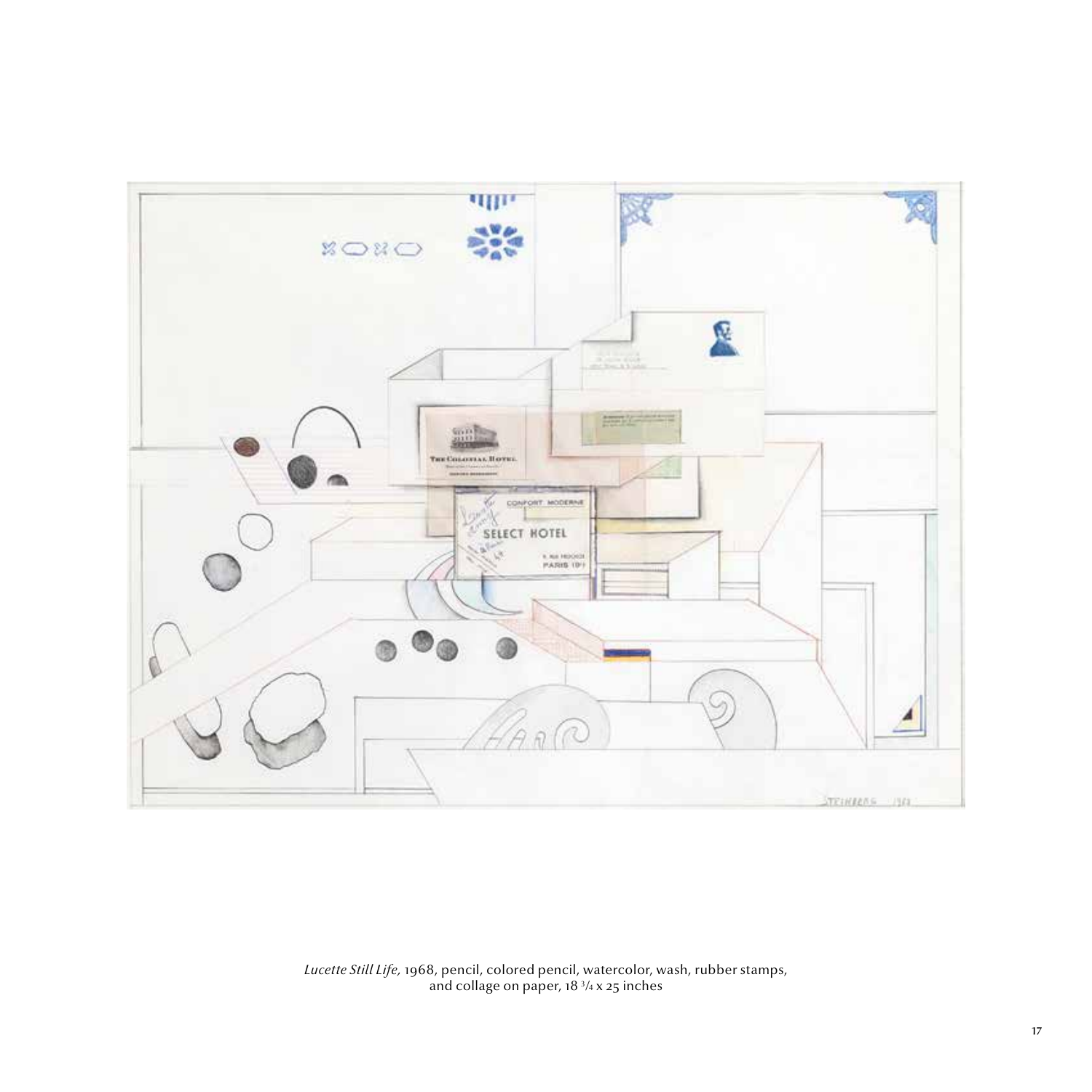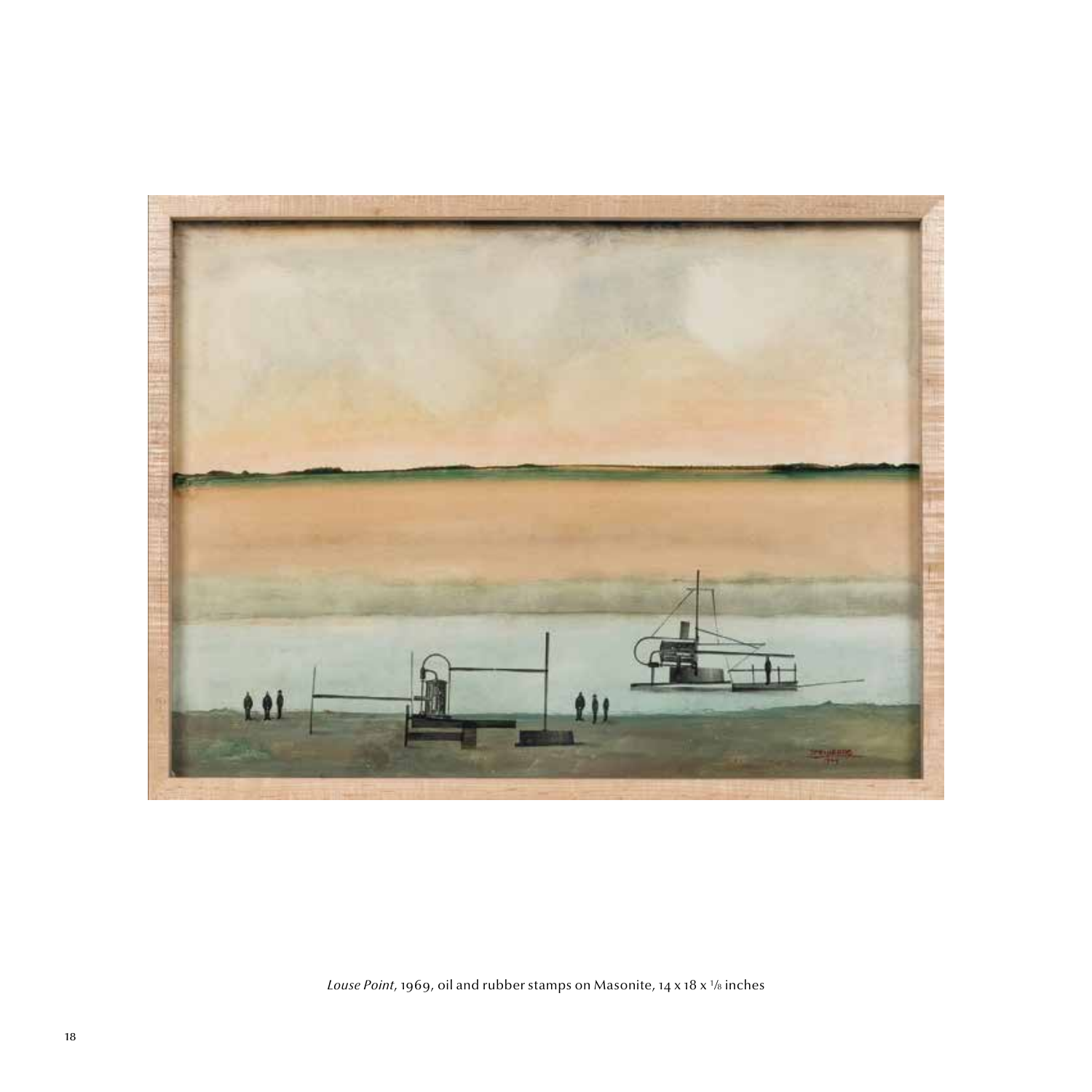

*Four Landscapes, 1*974, watercolor, oil, and varnish on paper, 18 7/8 x 27 5/8 inches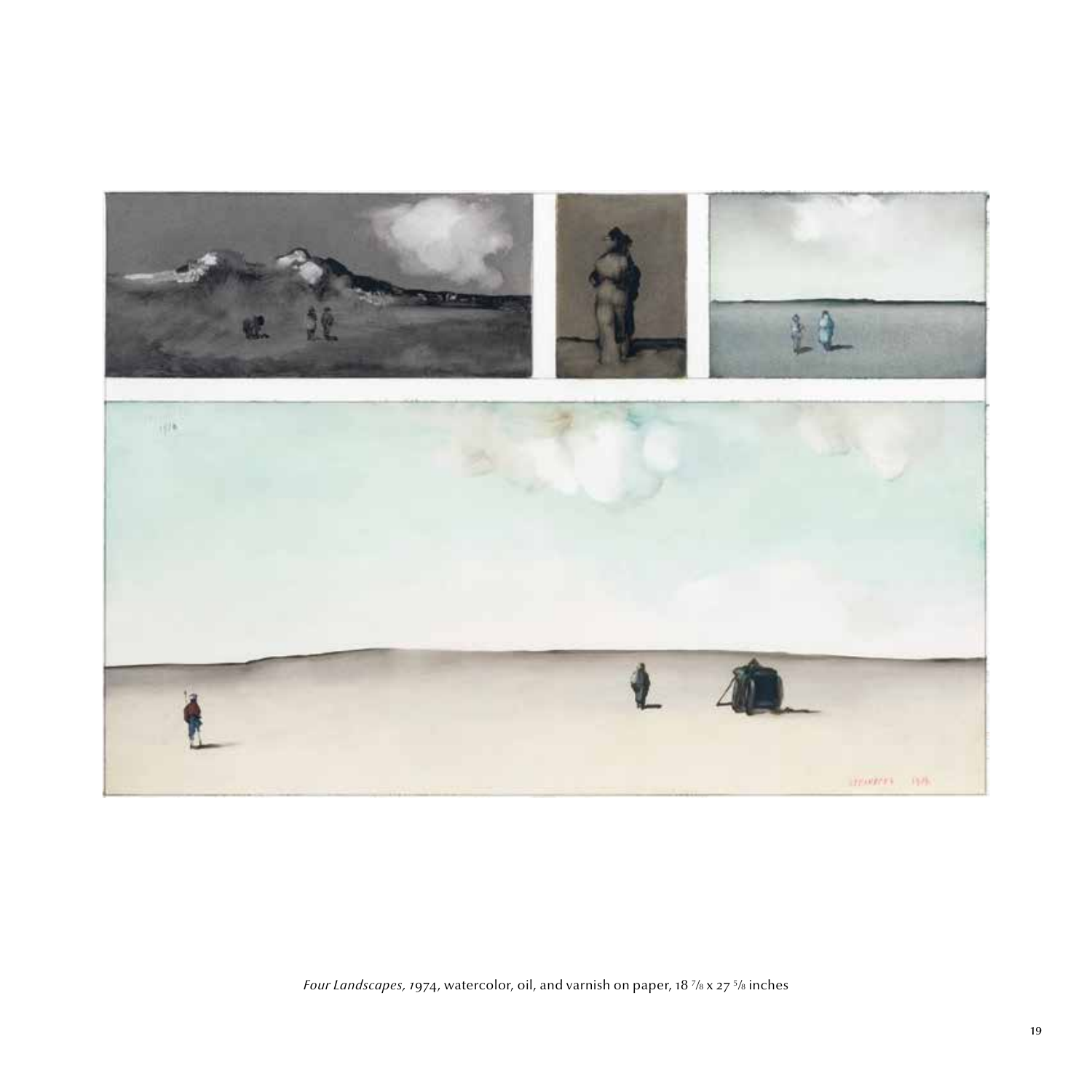

*Shadows,* 1972, carved wood, metal, staples, cloth, pencil, gouache, colored pencil, and rubber stamps on wood, 18 x 24 inches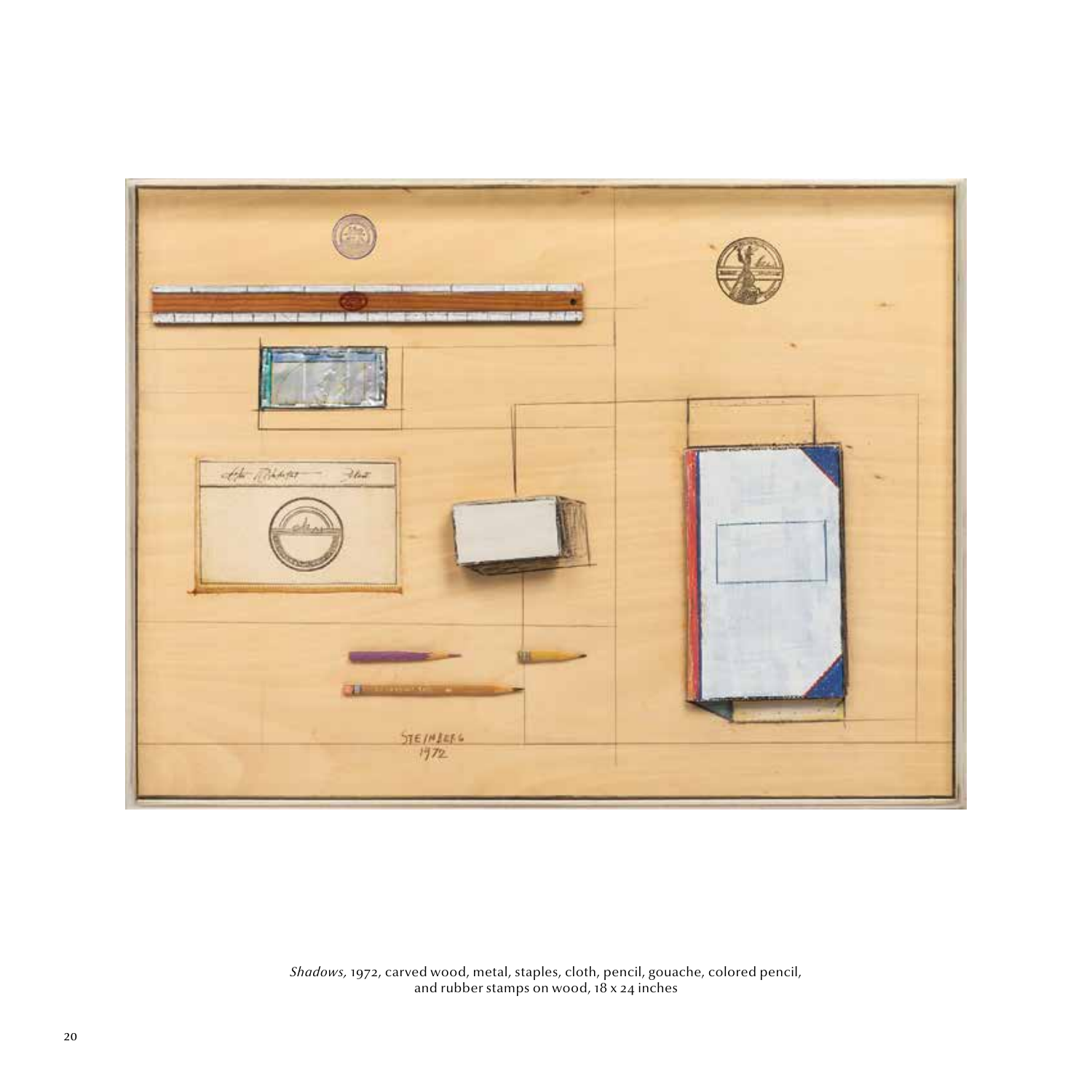

*Rubber Stamps,* from the Table Series, 1972, rubber stamps, pencil, colored pencil, carved wood, and paper label on wood, 23 x 31 x 3/4 inches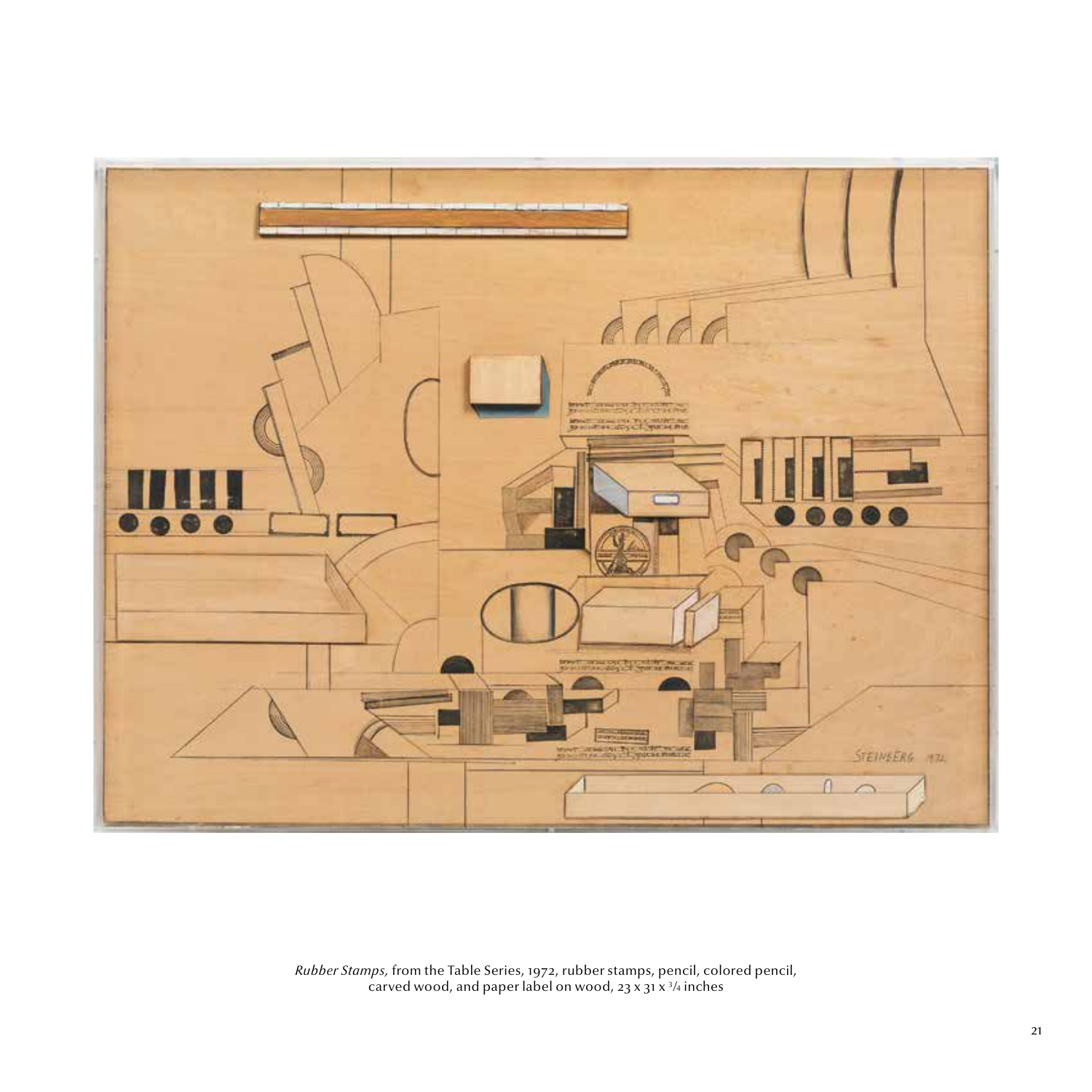

*Office,* 1972, pencil, colored pencil, and crayon on paper, 22½ x 28½ inches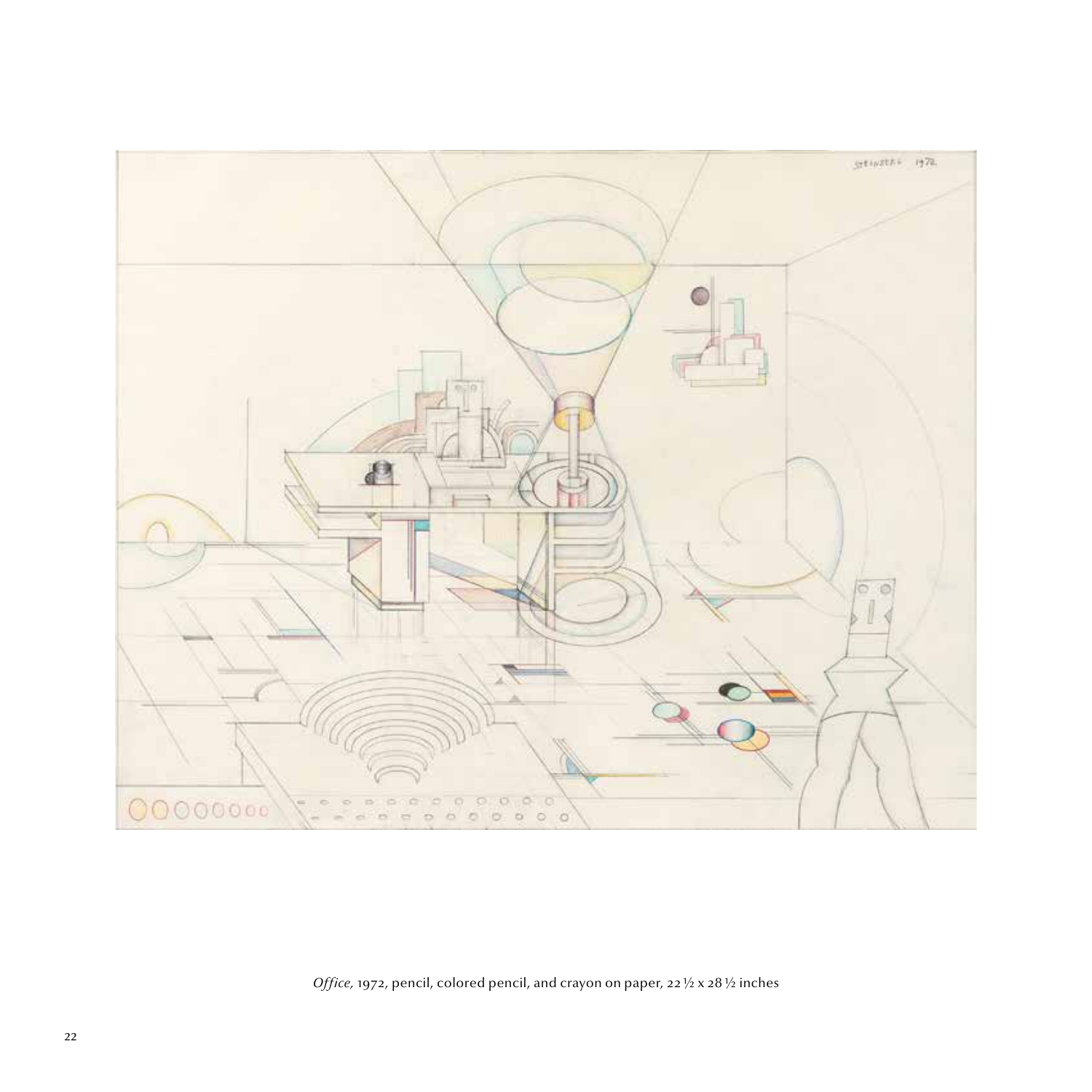

*Drawing Table,* 1975, conté crayon, pencil, and rubber stamps on paper, 19½ x 25¾ inches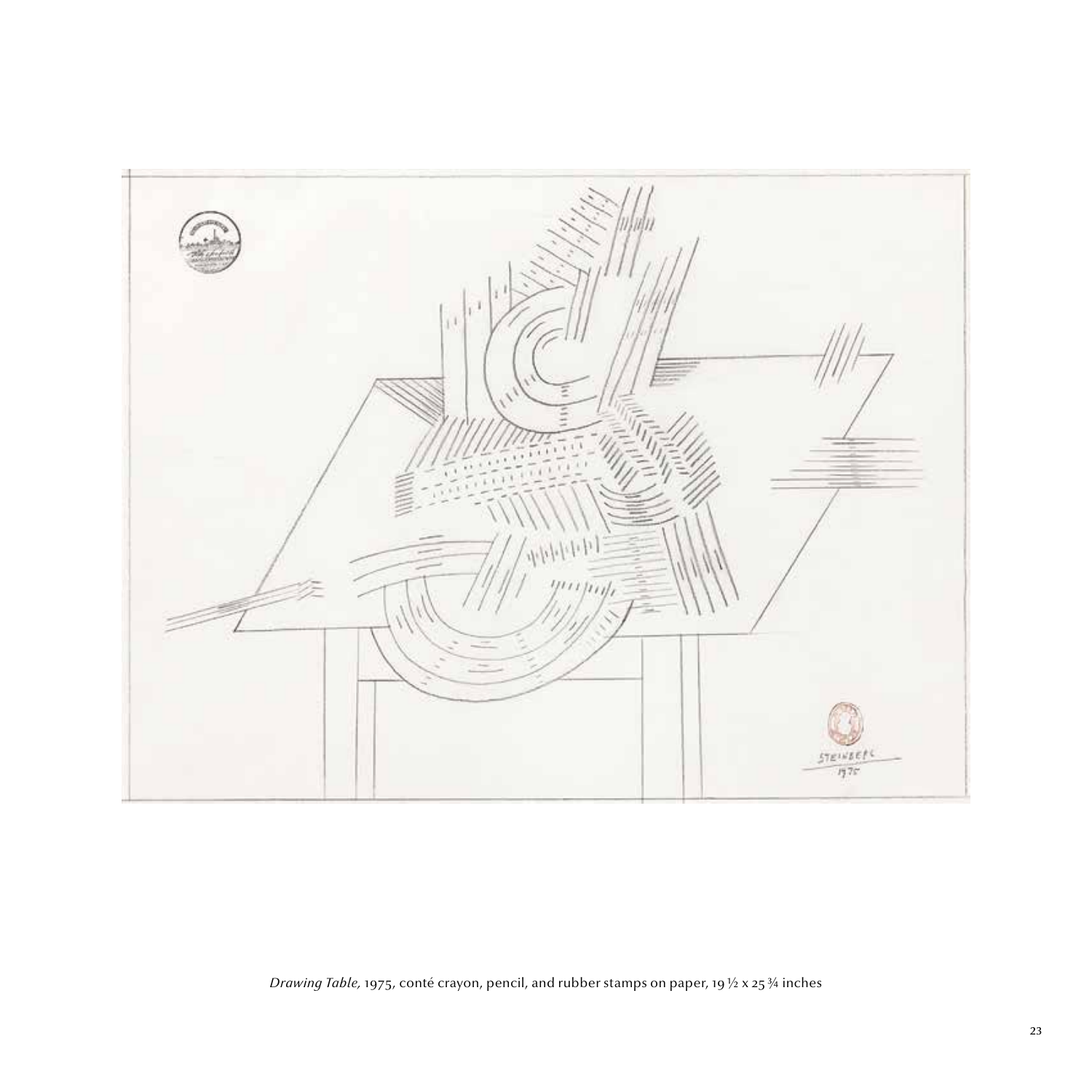

*Untitled,* 1972, carved wood, gouache, rubber stamps, pencil, and etched metal on wood, 16 5/8 x 24 1/8 x 1 inches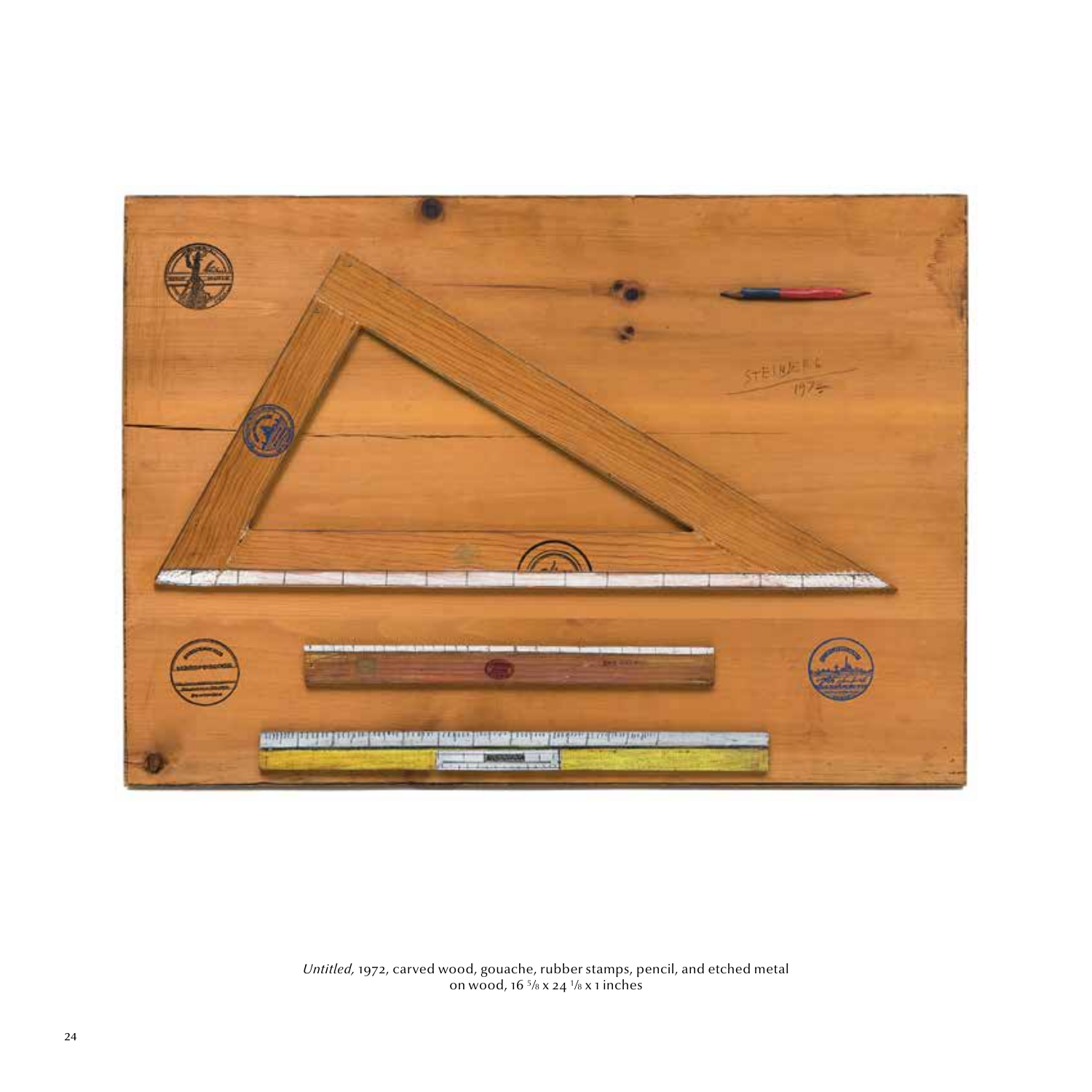



*Untitled,* c. 1980-90, paint, crayon, marker, rubber stamps, and ink on wood, 9  $\frac{3}{4}$  x 7  $\frac{1}{2}$  x  $\frac{3}{4}$  inches

*Untitled,* c. 1980-90, carved wood, pencil, and paint, 2 x 12 x 1 inches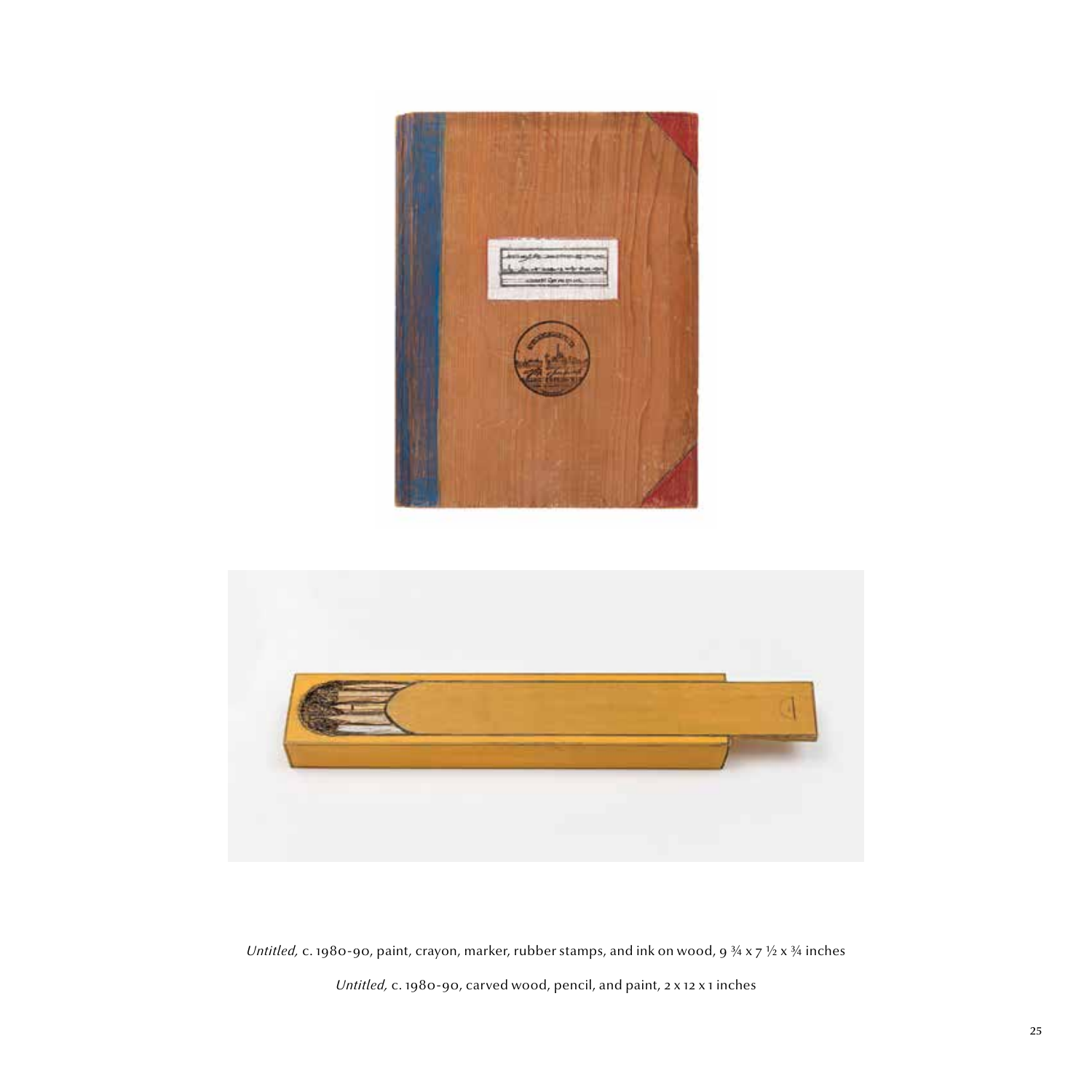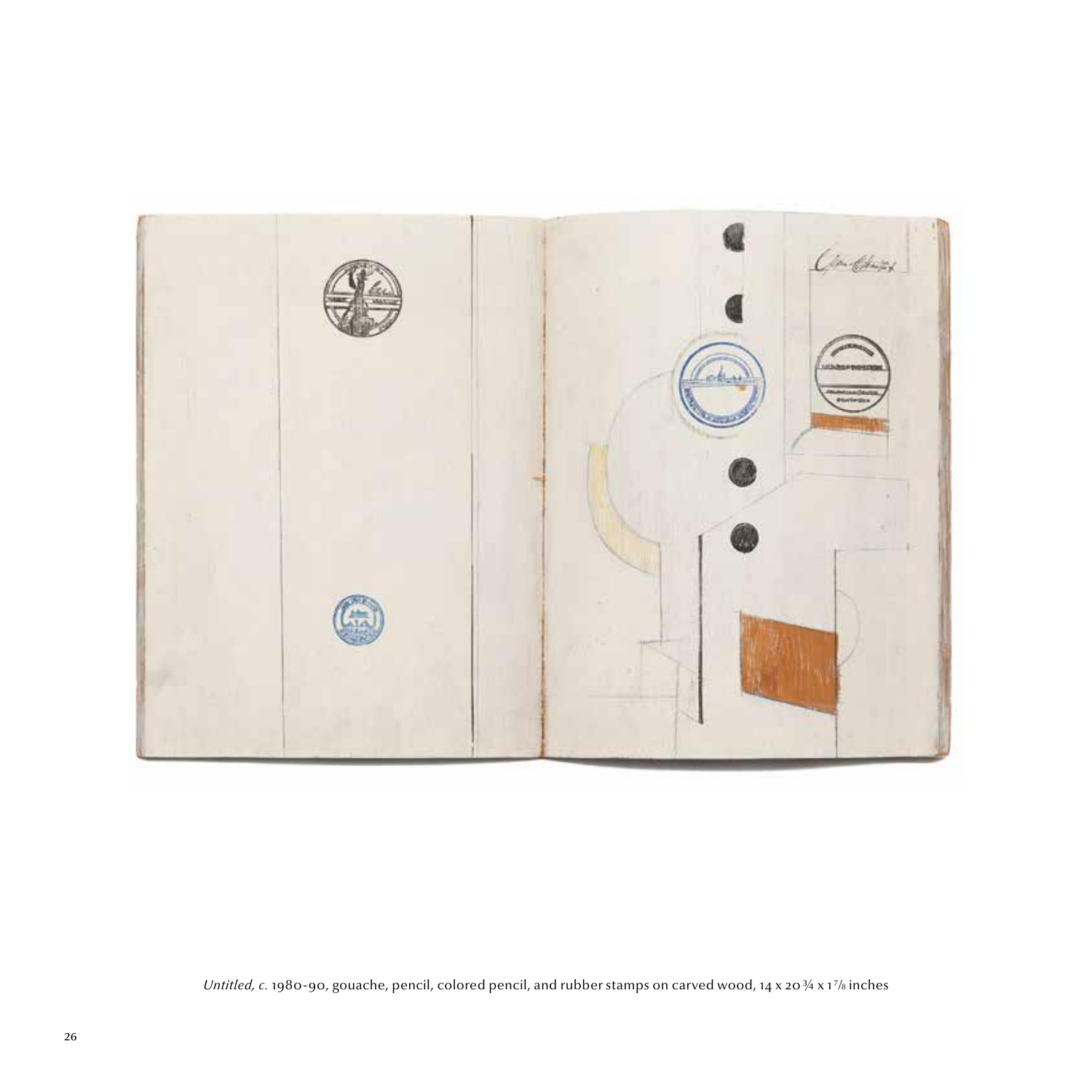

*Still Life,* c. 1973-84, pencil, colored pencil, and china marker on wood, 12 1/8 x 17 7/8 x 7/8 inches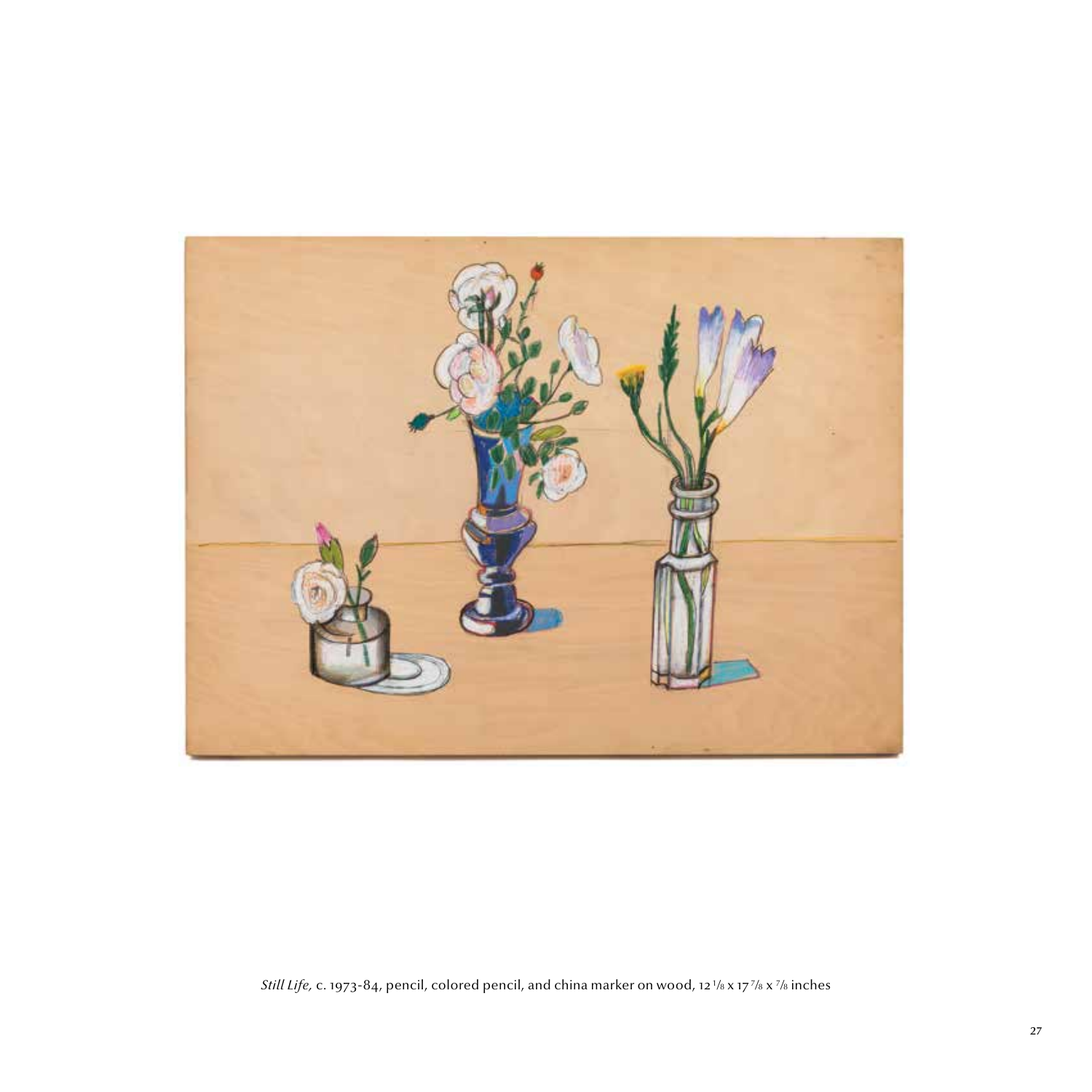



*Untitled (Montauk Highway Map),* c. 1975, pencil and marker on wood, 5¼ x 85/8 x 1½ inches *Schwinn,* c. 1982-92, pencil and colored pencil on wood, 9¼ x 12 1/8 x 1¼ inches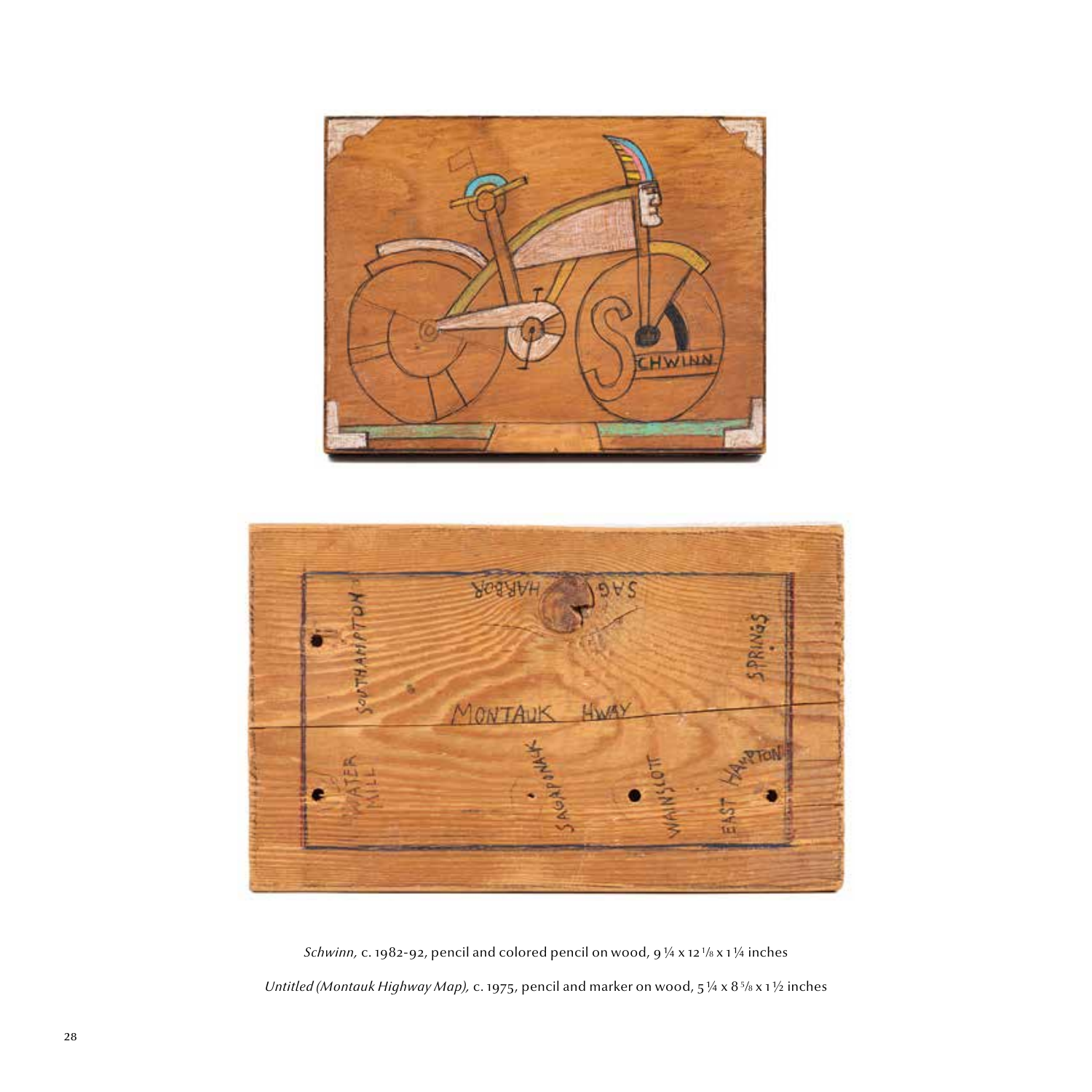

*Cabinet*, 1970, canvas with ink, metal drawer handle, porcelain knob, metal plaque, rubber stamps, pencil, and gouache on incised wood, 15 ½ x 20 1/8 x 1 ¼ inches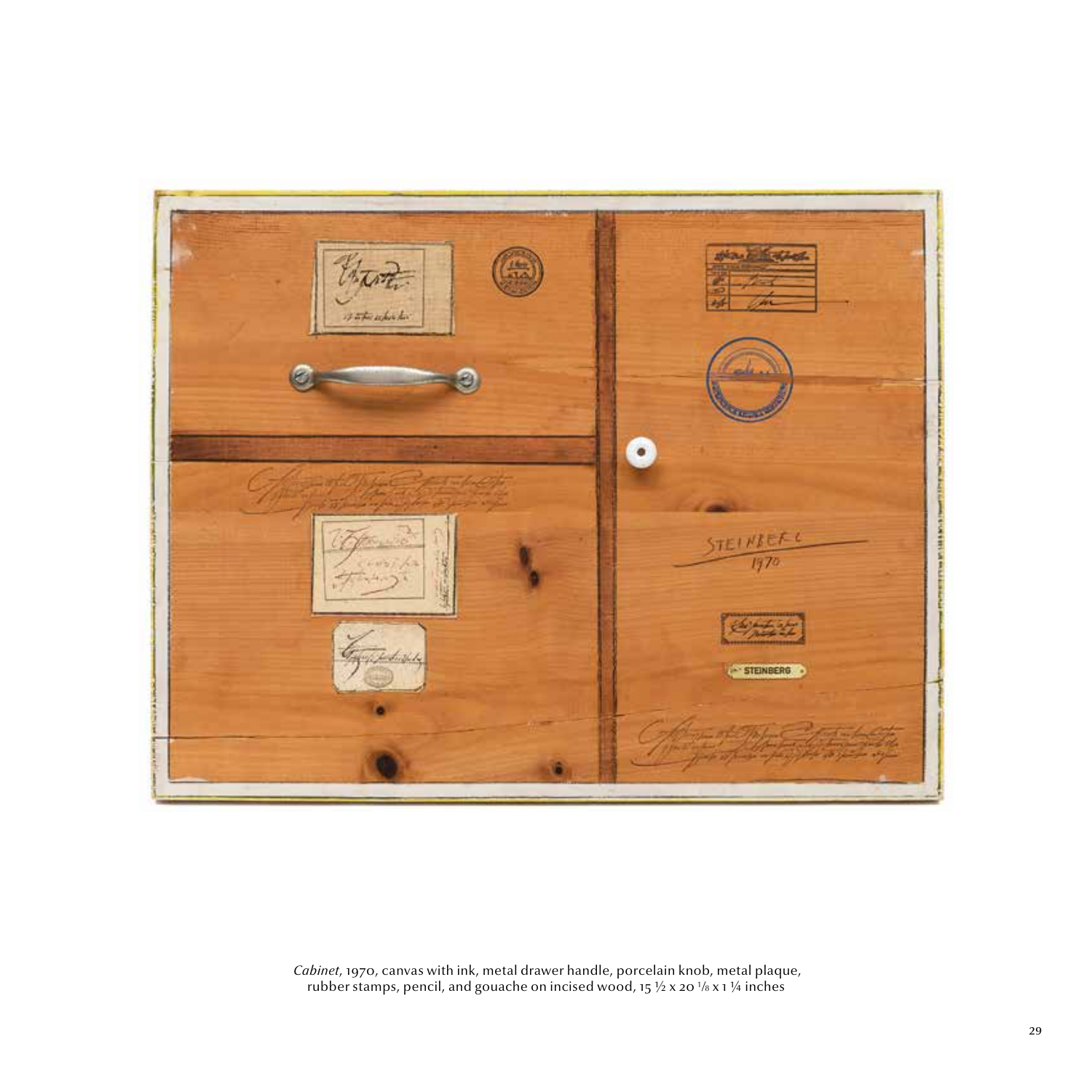#### PUBLIC COLLECTIONS

Ackland Art Museum, University of North Carolina, Chapel Hill, North Carolina Addison Gallery of American Art, Phillips Academy, Andover, Massachusetts Akron Art Museum, Ohio Albright-Knox Art Museum, Buffalo, New York American Academy and Institute of Arts and Letters, New York Allentown Museum of Art, Pennsylvania Arkansas Art Center, Little Rock Art Gallery of New South Wales, Sydney, Australia The Art Institute of Chicago, Illinois Baltimore Museum of Art, Maryland Beinecke Rare Book & Manuscript Library, Yale University, New Haven, Connecticut Blanton Museum of Art, University of Texas, Austin Brandywine River Museum, Chadds Ford, Pennsylvania Brooklyn Museum of Art, New York Alexander Calder Foundation, New York Cameron Museum of Art, Wilmington, North Carolina Carnegie Museum of Art, Pittsburgh, Pennsylvania Cartoon Museum, Basel, Switzerland Centre Pompidou, Paris, France Chazen Museum of Art, University of Wisconsin, Madison Cincinnati Art Museum, Ohio Cleveland Museum of Art, Ohio Columbus Museum of Art, Ohio Cooper Hewitt, Smithsonian Design Museum, New York Cranbrook Art Museum, Bloomfield Hills, Michigan Cummer Museum of Art, Jacksonville, Florida Dallas Museum of Art, Texas Delaware Art Museum, Wilmington Detroit Institute of Arts, Michigan Samuel Dorsky Museum of Art, State University of New York, New Paltz Fine Arts Museums of San Francisco, California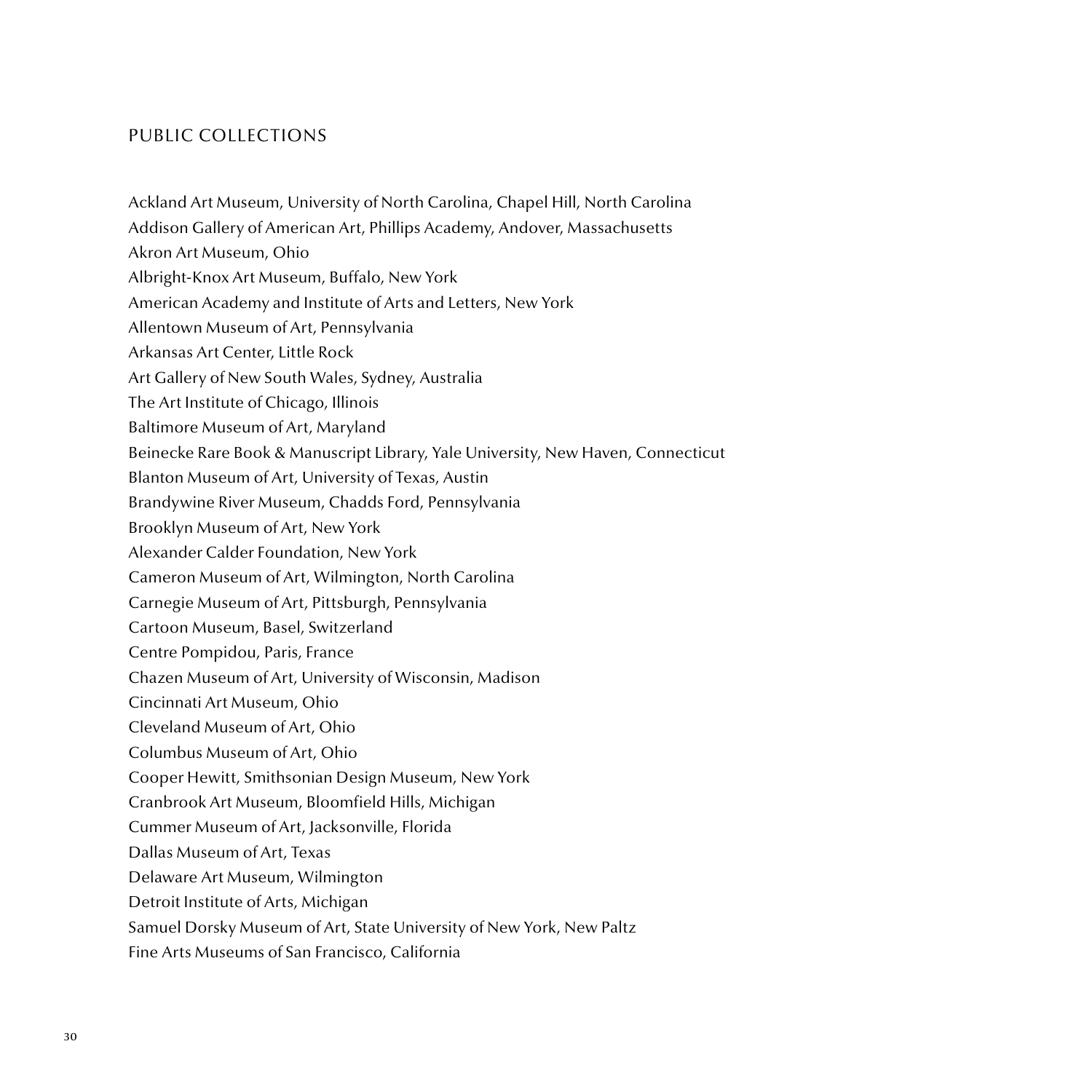Fondation Henri Cartier-Bresson, Paris Fondation Folon, La Hulpe, Belgium Fondation Alberto Giacometti, Paris Fondation Le Corbusier, Paris Fondation Maeght, Saint-Paul-de Vence, France Fondo Adami, Foundazione Europea Del Disegno, Vaduz, Liechtenstein Fogg Art Museum, Harvard University Art Museums, Cambridge, Massachusetts Fralin Museum of Art, University of Virginia, Charlottesville Frances Lehman Loeb Art Center, Vassar College, Poughkeepsie, New York Fred Jones, Jr. Museum of Art, University of Oklahoma, Norman Georgia Museum of Art, University of Georgia, Athens Grey Art Gallery and Study Center, New York University Guild Hall Museum, East Hampton, New York Hirshhorn Museum and Sculpture Garden, Smithsonian Institution, Washington, DC Hamburger Kunsthalle, Germany Housatonic Museum of Art, Bridgeport, Connecticut Indiana Museum of Art, Bloomington Indianapolis Museum of Art, Indiana Instituto Valenciano de Arte Moderno, Valencia, Spain The Israel Museum, Jerusalem The Jewish Museum, New York Kalamazoo Institute of Arts, Michigan Kararikaturmuseum, Krems, Austria Kemper Museum of Contemporary Art, Kansas City, Missouri Kunsthalle, Tübingen, Germany Library of Congress, Washington, DC Los Angeles County Museum of Art, California McNay Art Museum, San Antonio, Texas The Menil Collection, Houston, Texas The Metropolitan Museum of Art, New York Minneapolis Institute of Arts, Minnesota Moderna Museet, Stockholm, Sweden Montclair Art Museum, New Jersey Morgan Library & Museum, New York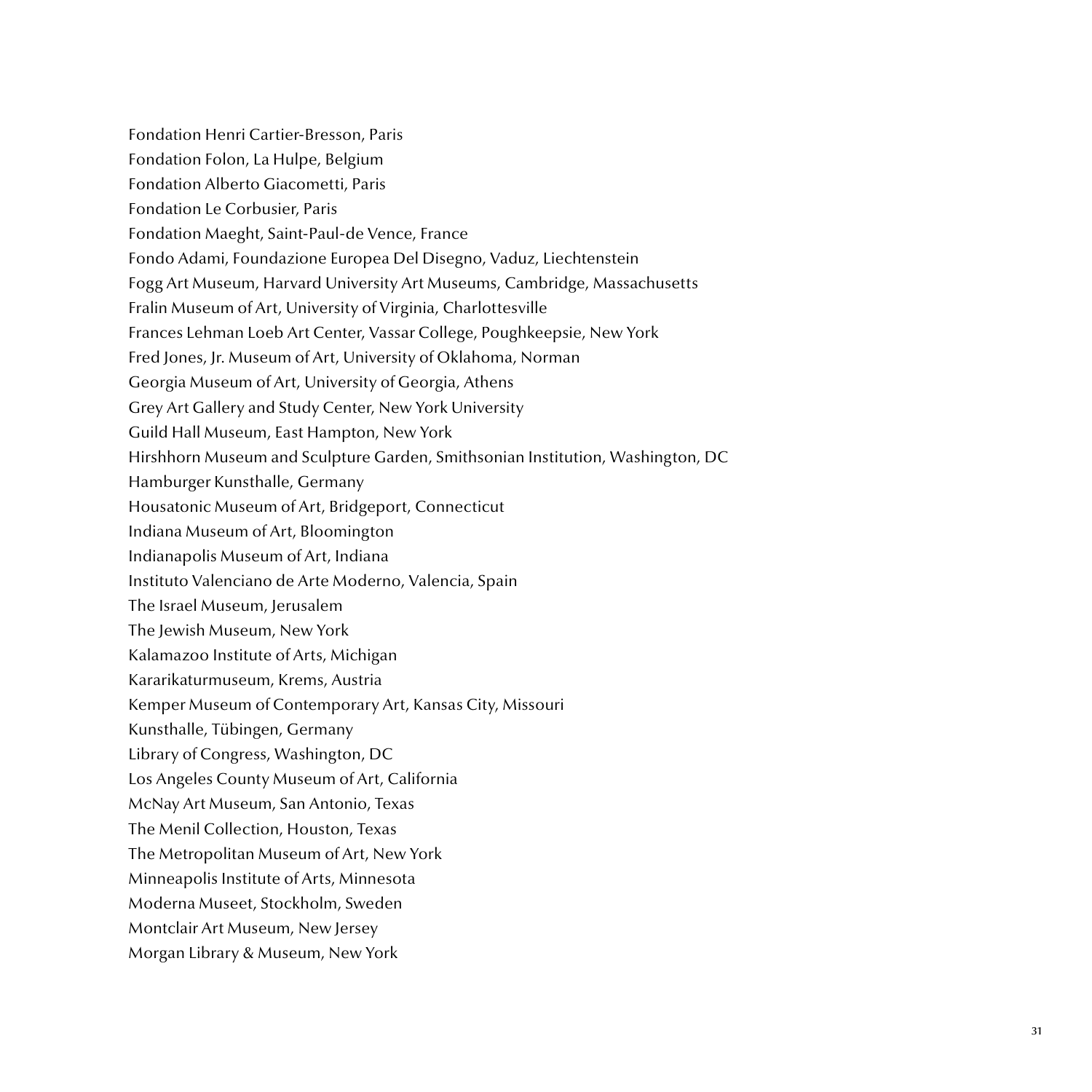Munson-William-Proctor Institute of Arts, Utica, New York Musées Royaux des Beaux-Arts de Belgique, Brussels Museum Ludwig, Cologne, Germany Museum of Contemporary Art, North Miami, Florida The Museum of Fine Arts, Houston, Texas The Museum of Modern Art, New York National Gallery of Art, Washington, DC Nelson-Atkins Museum of Art, Kansas City, Missouri Neuberger Museum of Art, State University of New York, Purchase Neues Museum, Staatliches Museum für Kunst und Design, Nuremberg, Germany North Carolina Museum of Art, Raleigh Palm Springs Art Museum, California Parrish Art Museum, Water Mill, New York Philadelphia Museum of Art, Pennsylvania Portland Art Museum, Maine Princeton University Art Museum, New Jersey San Francisco Museum of Modern Art, California Santa Barbara Museum of Art, California Smart Museum of Art, University of Chicago, Illinois Smith College Museum of Art, Northampton, Massachusetts Smithsonian American Art Museum, Washington, DC Tomi Ungerer Museum, Strasbourg, France University of Iowa Museum of Art, Iowa City University of Michigan Museum of Art, Ann Arbor Vitra Design Museum, Weil am Rhein, Germany Walker Art Museum, Minneapolis, Minnesota Wayne State University Art Collection, Detroit The Frederick R. Weisman Art Museum, University of Minnesota, Minneapolis Westmoreland Museum of American Art, Greensburg, Pennsylvania Whitney Museum of American Art, New York Wilhelm-Busch-Museum, Hannover, Germany Yale University Art Gallery, New Haven, Connecticut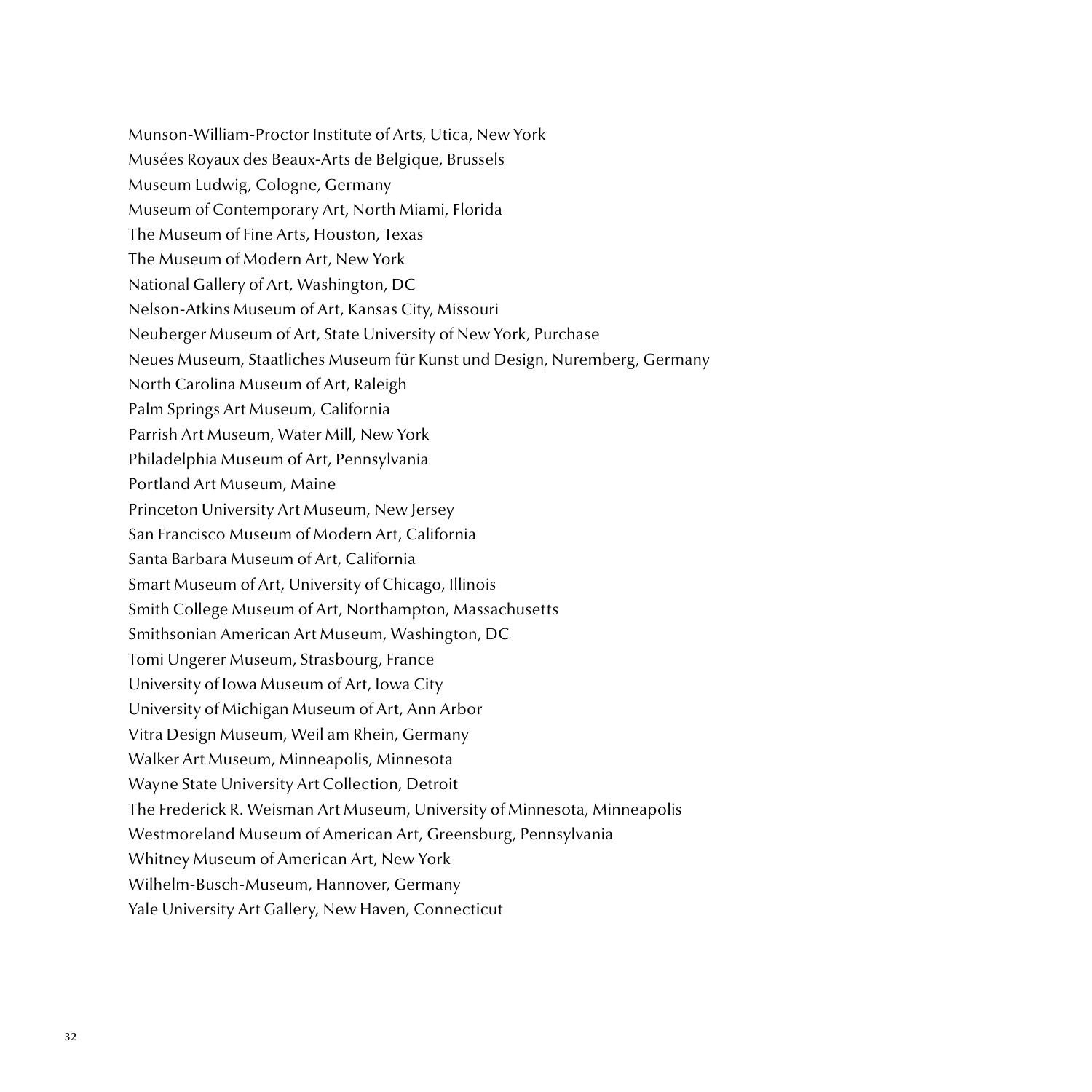All works courtesy of The Saul Steinberg Foundation, New York. Images © The Saul Steinberg Foundation/Artists Rights Society (ARS), New York

*Photography* Jenny Gorman *Design* Kate Canfield *Printing* Ocean Printing

front cover: *Untitled*, 1968, crayon, pencil, colored pencil, rubber stamps, and collage on paper, 16 x 21 7/8 inches back cover: *Untitled*, 1973, metal, rubber stamps, corrugated cardboard, and colored pencil on wood, 12 x 17 inches